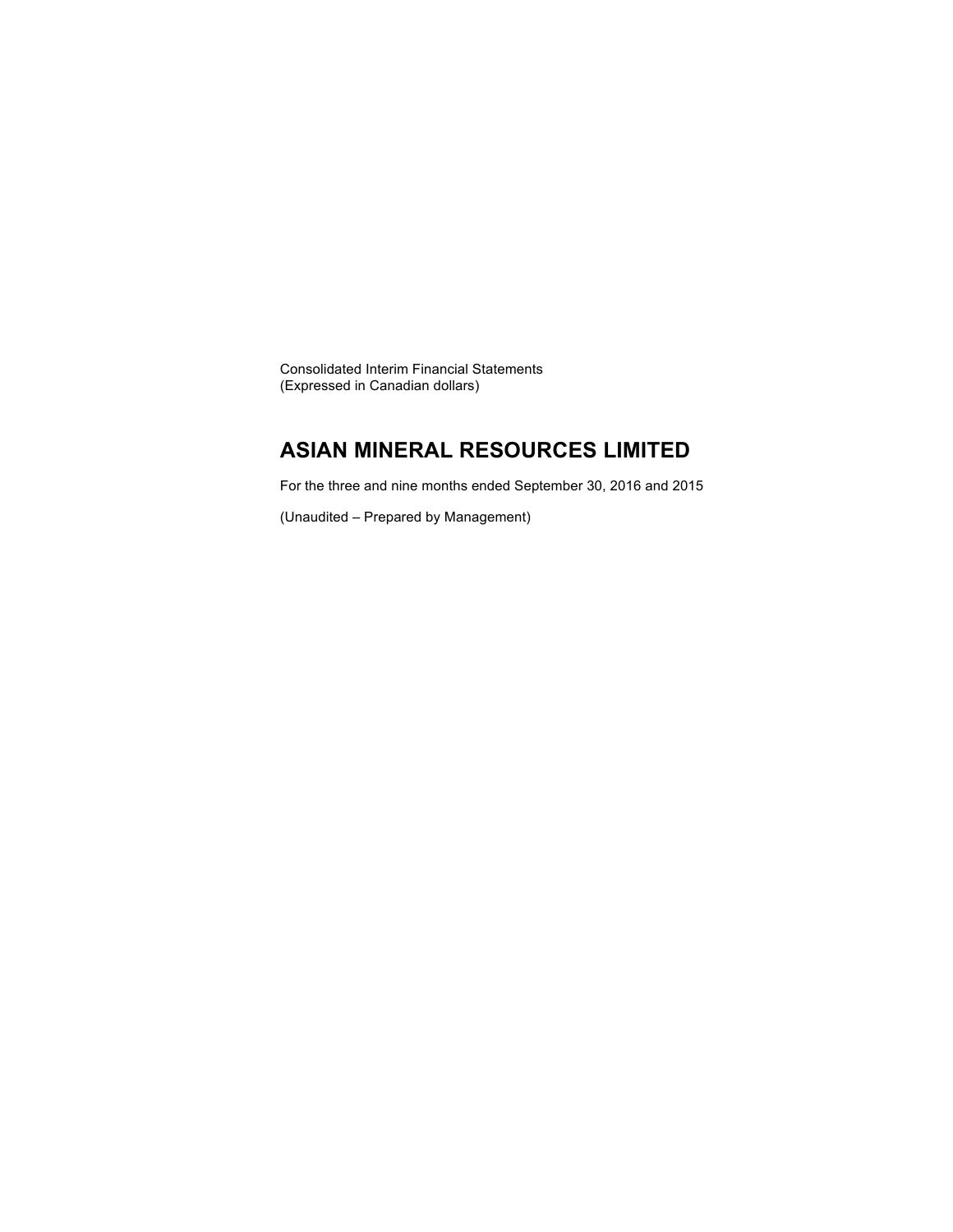Consolidated Interim Balance Sheets (Expressed in Canadian dollars) (Unaudited)

|                                                              |              | September 30,          | December 31,           |
|--------------------------------------------------------------|--------------|------------------------|------------------------|
|                                                              | <b>Notes</b> | 2016                   | 2015                   |
| <b>Assets</b>                                                |              |                        |                        |
| Current assets:                                              |              |                        |                        |
| Cash and cash equivalents                                    |              | \$<br>5,460,828        | \$<br>5,738,005        |
| Accounts receivable and prepaid expenses                     | 8            | 3,531,173              | 6,189,116              |
| Inventories                                                  | 9            | 4,651,879              | 6,705,409              |
|                                                              |              | 13,643,880             | 18,632,530             |
|                                                              |              |                        |                        |
| Non-current assets:                                          |              |                        |                        |
| Property, plant and equipment                                | 10           | 50,429                 | 10,350,893             |
| Mineral property interest                                    | 11           |                        | 298,399                |
|                                                              |              | 50,429                 | 10,649,292             |
| <b>Total assets</b>                                          |              | \$<br>13,694,309       | \$<br>29,281,822       |
|                                                              |              |                        |                        |
| Liabilities and Shareholders' Equity                         |              |                        |                        |
| Current liabilities:                                         |              |                        |                        |
| Trade payables and accrued liabilities                       | 12           | \$<br>7,526,631        | \$<br>15,012,387       |
| Other current liabilities                                    |              |                        | 1,261,656              |
|                                                              |              | 7,526,631              | 16,274,043             |
|                                                              |              |                        |                        |
| Non-current liabilities:                                     |              |                        |                        |
| Provision for closure and rehabilitation                     | 13           | 420,972                | 444,219                |
| Other non-current liabilities                                | 14           | 1,379,426<br>1,800,398 | 1,455,605<br>1,899,824 |
|                                                              |              |                        |                        |
| <b>Total liabilities</b>                                     |              | 9,327,029              | 18,173,867             |
|                                                              |              |                        |                        |
| Shareholders' equity:                                        |              |                        |                        |
| Share capital                                                | 15           | 128,732,855<br>632,778 | 128,264,065<br>667,940 |
| Share-based payments reserve<br>Currency translation reserve |              | 17,708,148             | 17,604,184             |
| Deficit                                                      |              | (138, 104, 502)        | (131, 682, 260)        |
|                                                              |              |                        |                        |
| Equity attributable to shareholders of the Company           |              | 8,969,279              | 14,853,929             |
| Non-controlling interest                                     | 24           | (4,601,999)            | (3,745,974)            |
| Total shareholders' equity                                   |              | 4,367,280              | 11,107,955             |
| Total liabilities and shareholders' equity                   |              | \$<br>13,694,309       | \$<br>29,281,822       |
|                                                              |              |                        |                        |

Going concern (note 1) Contingencies (note 26) Subsequent event (note 27)

The accompanying notes form an integral part of these consolidated interim financial statements.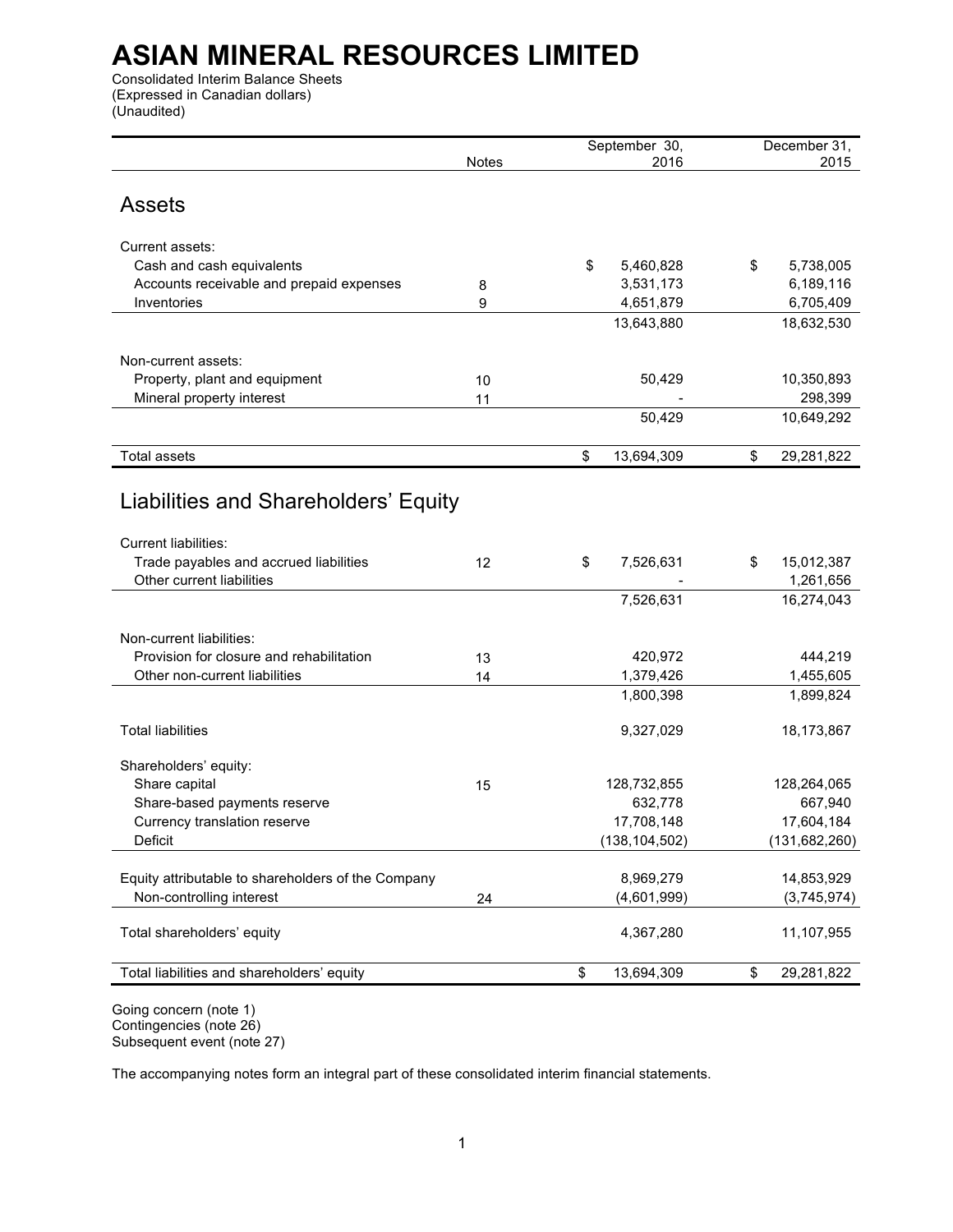Consolidated Interim Statements of Operations and Comprehensive Income (Loss) (Expressed in Canadian dollars) (Unaudited)

For the three and nine months ended September 30, 2016 and 2015

|                                                                |              | Three months<br>ended<br>September 30<br>2016 | Three months<br>ended September<br>30 2015<br>(Restated – |    | Nine months<br>ended<br>September 30<br>2016 | Nine months<br>ended September<br>30 2015<br>(Restated – |
|----------------------------------------------------------------|--------------|-----------------------------------------------|-----------------------------------------------------------|----|----------------------------------------------|----------------------------------------------------------|
|                                                                | <b>Notes</b> |                                               | note 2)                                                   |    |                                              | note 2)                                                  |
| Revenue<br>Costs of sales:                                     | 16           | \$<br>10,938,261                              | \$<br>10,356,112                                          | \$ | 34,527,523                                   | \$<br>52,688,820                                         |
| <b>Production costs</b>                                        | 17           | (9,526,536)                                   | (9,342,627)                                               |    | (28, 757, 416)                               | (43,533,021)                                             |
| Royalty                                                        |              | (411, 605)                                    | (1,307,106)                                               |    | (2,080,676)                                  | (4,426,827)                                              |
| Concentrate transport and logistics                            |              | (1, 118, 869)                                 | (2, 142, 649)                                             |    | (5,223,714)                                  | (6,723,823)                                              |
|                                                                |              | (118, 749)                                    | (2,436,270)                                               |    | (1,534,283)                                  | (1,994,851)                                              |
| General and administrative<br>expenses<br>Exploration          | 18           | (2, 128, 853)<br>(143, 922)                   | (2, 143, 195)<br>(607, 141)                               |    | (5,070,099)<br>(516, 266)                    | (5,610,323)<br>(1,048,180)                               |
| Other income (expense)                                         |              | 157,113                                       |                                                           |    | (113, 359)                                   |                                                          |
| Operating loss                                                 |              | (2, 234, 411)                                 | (5, 186, 606)                                             |    | (7, 234, 007)                                | (8,653,354)                                              |
| Finance income                                                 |              | 1,502                                         | 8,113                                                     |    | 15,106                                       | 38,748                                                   |
| Finance expense                                                | 19           | (33, 854)                                     | (349, 593)                                                |    | (106, 079)                                   | (864, 597)                                               |
|                                                                |              | (32, 352)                                     | (341, 480)                                                |    | (90, 973)                                    | (825, 849)                                               |
| Net loss for the period                                        |              | (2,266,763)                                   | (5,528,086)                                               |    | (7,324,980)                                  | (9,479,203)                                              |
| Other comprehensive income<br>$(\text{loss})$ :                |              |                                               |                                                           |    |                                              |                                                          |
| Foreign currency translation gain (loss)                       |              | 1,046,763                                     | 961,708                                                   |    | 115,515                                      | 7,320,094                                                |
| Comprehensive income (loss) for the period                     |              | \$<br>(1,220,000)                             | \$<br>(4, 566, 378)                                       | \$ | (7, 209, 465)                                | \$<br>(2, 159, 109)                                      |
| Net loss for the period attributable to:                       |              |                                               |                                                           |    |                                              |                                                          |
| Shareholders of the Company                                    |              | \$<br>(1,943,456)                             | \$<br>(4,845,071)                                         | S  | (6,457,405)                                  | \$<br>(8, 196, 998)                                      |
| Non-controlling interest                                       |              | (323, 307)                                    | (683, 015)                                                |    | (867, 575)                                   | (1, 282, 205)                                            |
| Net loss for the period                                        |              | \$<br>(2, 266, 763)                           | \$<br>(5,528,086)                                         | \$ | (7, 324, 980)                                | \$<br>(9,479,203)                                        |
| Comprehensive income (loss) for the<br>period attributable to: |              |                                               |                                                           |    |                                              |                                                          |
| Shareholders of the Company                                    |              | \$<br>(1,001,370)                             | \$<br>(3,979,534)                                         | \$ | (6, 353, 442)                                | \$<br>(1,608,914)                                        |
| Non-controlling interest                                       | 24           | (218, 630)                                    | (586, 844)                                                |    | (856, 023)                                   | (550, 195)                                               |
| Comprehensive income (loss) for the period                     |              | \$<br>(1,220,000)                             | \$<br>(4, 566, 378)                                       | \$ | (7,209,465)                                  | \$<br>(2, 159, 109)                                      |
| Basic and diluted shareholders'<br>loss per share              | 15(e)        | \$<br>(0.00)                                  | \$<br>(0.01)                                              | \$ | (0.01)                                       | \$<br>(0.01)                                             |
| Weighted average number of<br>common shares outstanding        |              | 788,920,842                                   | 779,545,042                                               |    | 785,806,981                                  | 779,494,676                                              |

The accompanying notes form an integral part of these consolidated interim financial statements.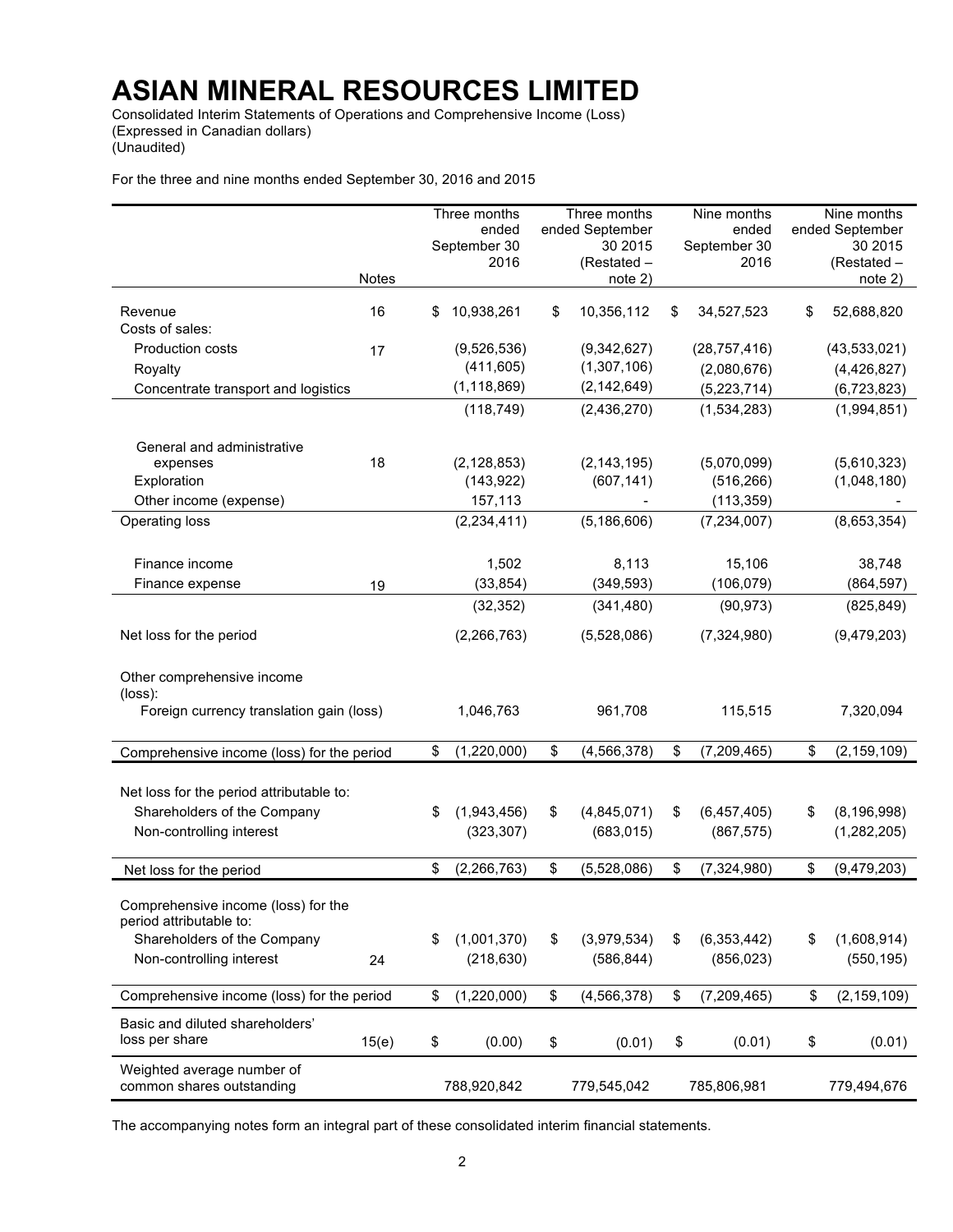ASIAN MINERAL RESOURCES LIMITED **ASIAN MINERAL RESOURCES LIMITED** Consolidated Interim Statements of Changes in Equity<br>(Expressed in Canadian dollars, except number of common shares)<br>(Unaudited) (Expressed in Canadian dollars, except number of common shares) Consolidated Interim Statements of Changes in Equity (Unaudited)

| ទ<br>ត                |
|-----------------------|
| ς                     |
| .<br>م<br>)<br>.      |
|                       |
| č                     |
|                       |
|                       |
|                       |
| ;<br>)<br>l<br>Ĭ<br>L |
|                       |

| 4,367,280<br>↮  | \$(4.601.999)                   | 8,969,279<br>↔          | (138, 104, 502)<br>ക | 17,708,148<br>↔                    | 632.778                      | ↔ | 855<br>128,732,               | ↔        | 788,920,842                   | Balance, September 30, 2016                       |
|-----------------|---------------------------------|-------------------------|----------------------|------------------------------------|------------------------------|---|-------------------------------|----------|-------------------------------|---------------------------------------------------|
|                 |                                 |                         |                      |                                    |                              |   |                               |          |                               |                                                   |
| (7, 324, 980)   | (867,576)                       | (6,457,404)             | (6,457,404)          |                                    |                              |   |                               |          |                               | Net loss for the period                           |
| 115,515         | 11,551                          | 103,964                 |                      | 103,964                            |                              |   |                               |          |                               | Currency translation loss                         |
|                 |                                 |                         | 35,162               |                                    | (35, 162)                    |   |                               |          |                               | Expiry of options                                 |
|                 |                                 |                         |                      |                                    |                              |   |                               |          |                               | Share-based payments                              |
| 468,790         |                                 | 468,790                 |                      |                                    |                              |   | 790<br>468,7                  |          | 9,375,800                     | Issue of shares, net of costs                     |
|                 |                                 |                         |                      |                                    |                              |   |                               |          |                               |                                                   |
| 11,107,955<br>↮ | \$(3,745,974)                   | 14,853,929<br>↮         | (131, 682, 260)<br>ക | 17,604,184<br>↮                    | 667,940                      | ↮ | 128,264,065                   | ↮        | 779,545,042                   | Balance, December 31, 2015                        |
| (37, 728, 574)  | (3,098,894)                     | (34, 629, 680)          | (34, 629, 680)       |                                    |                              |   |                               |          |                               | Net loss for the period                           |
| 5,814,795       | 581,479                         | 5,233,316               |                      | 5,233,316                          |                              |   |                               |          |                               | Currency translation gain                         |
|                 |                                 |                         |                      |                                    |                              |   |                               |          |                               | Expiry of options                                 |
| 90,448          |                                 | 90,448                  |                      |                                    | 90,448                       |   |                               |          |                               | Share-based payments                              |
|                 |                                 |                         |                      |                                    |                              |   |                               |          |                               | Issue of shares, net of costs                     |
| 42,931,286<br>↮ | \$(1,228,559)                   | \$44,159,845            | $$^{(97,052,580)}$   | \$12,370,868                       | 577,492                      | ↮ | 128,264,065                   | $\Theta$ | 779,545,042                   | Balance, September 30, 2015<br>Restated - note 2) |
| (9,479,203)     | (1,282,203)                     | (8, 197, 000)           | (8, 197, 000)        |                                    |                              |   |                               |          |                               | Net loss for the period                           |
| 7,320,094       | 732,009                         | 6,588,085               |                      | 6,588,085                          |                              |   |                               |          |                               | Currency translation gain                         |
|                 |                                 |                         | 106,061              |                                    | (106, 061)                   |   |                               |          |                               | Expiry of options                                 |
| 14,225          |                                 | 14,225                  |                      |                                    | 14,225                       |   |                               |          |                               | Share-based payments                              |
| 27,500          |                                 | 27,500                  |                      |                                    |                              |   | 27,500                        |          | 550,000                       | Issue of shares, net of costs                     |
| 45,048,670<br>↮ | (678, 365)<br>↮                 | 45,727,035<br>↔         | (88, 961, 641)<br>↮  | 5,782,783<br>↮                     | 669,328                      | ↮ | 128,236,565                   | ↮        | 778,995,042                   | Balance, January 1, 2015                          |
| Total           | Non-<br>controlling<br>interest | Shareholders'<br>equity | Deficit              | translation<br>reserve<br>Currency | reserve<br>based<br>payments |   | (note 15)<br>Share<br>capital |          | (note 15)<br>common<br>shares |                                                   |
|                 |                                 |                         |                      |                                    | Share-                       |   |                               |          | Number of                     |                                                   |

The accompanying notes form an integral part of these consolidated interim financial statements. The accompanying notes form an integral part of these consolidated interim financial statements.

ო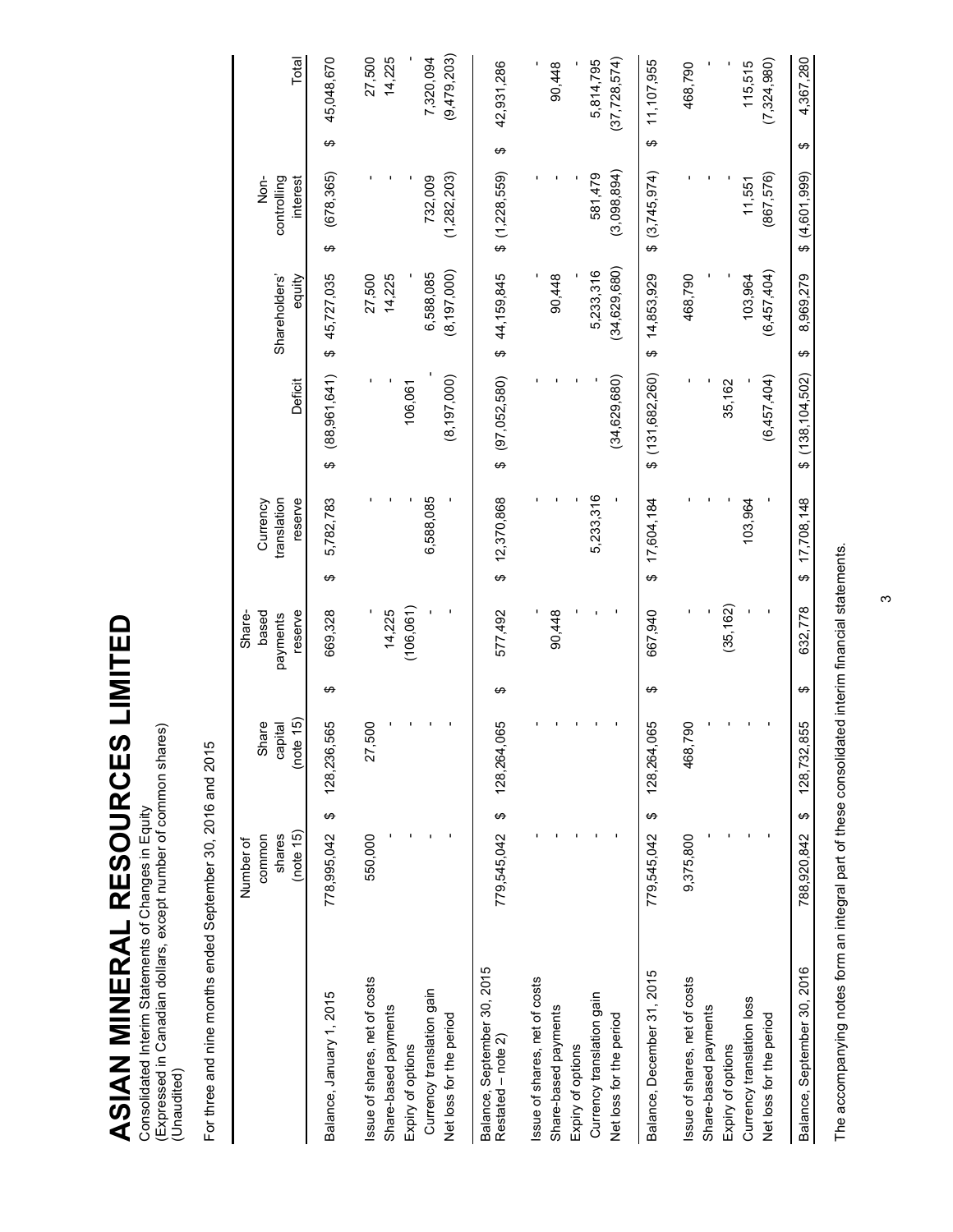Consolidated Interim Statements of Cash flows (Expressed in Canadian dollars) (Unaudited)

For the three and nine months ended September 30, 2016 and 2015

|                                                                                       |           | Three months<br>ended<br>September 30<br>2016 | Three months<br>ended<br>September 30<br>2015 | Nine months<br>ended<br>September<br>30 2016 | Nine months<br>ended<br>September 30<br>2015 |
|---------------------------------------------------------------------------------------|-----------|-----------------------------------------------|-----------------------------------------------|----------------------------------------------|----------------------------------------------|
|                                                                                       | Notes     |                                               | (Restated –<br>note 2)                        | (Restated –<br>note 2)                       | (Restated –<br>note 2)                       |
| Cash provided by (used in):                                                           |           |                                               |                                               |                                              |                                              |
| Operating activities:                                                                 |           |                                               |                                               |                                              |                                              |
| Net (loss) for the period                                                             |           | \$<br>$(2,266,763)$ \$                        | (5,528,086)                                   | $$$ (7,324,980)                              | \$ (9,479,203)                               |
| Items not involving cash:                                                             |           |                                               |                                               |                                              |                                              |
| Share-based payments                                                                  | 15(c)(ii) |                                               |                                               |                                              | 14,225                                       |
| Amortization and depreciation                                                         |           | 3,098,949                                     | 7,613,057                                     | 10,415,611                                   | 22,649,409                                   |
| Changes in non-cash operating working capital:                                        |           |                                               |                                               |                                              |                                              |
| Accounts receivable and prepaid expenses                                              |           | 1,073,942                                     | 12,121,711                                    | 2,657,943                                    | 10,229,840                                   |
| Inventories                                                                           |           | 2,871,607                                     | (7,703,519)                                   | 2,053,531                                    | (8,240,121)                                  |
| Accounts payable and accrued liabilities                                              | 22        | (4,810,671)                                   | 4,655,105                                     | (8,378,048)                                  | 3,510,455                                    |
| Cash flow provided by (used in) operating<br>activities                               |           | (32, 936)                                     | 11,158,268                                    | (575, 943)                                   | 18,684,605                                   |
|                                                                                       |           |                                               |                                               |                                              |                                              |
| Investing activities:                                                                 |           |                                               |                                               |                                              |                                              |
| Purchase of property, plant and                                                       |           |                                               |                                               |                                              |                                              |
| equipment                                                                             | 10        |                                               | (631,065)                                     | (274, 045)                                   | (6,063,955)                                  |
| Cash flow used in investing activities                                                |           | $\overline{a}$                                | (631,065)                                     | (274, 045)                                   | (6,063,955)                                  |
|                                                                                       |           |                                               |                                               |                                              |                                              |
| Financing activities:                                                                 |           |                                               |                                               |                                              |                                              |
| Issuance of common shares and                                                         | 15(b)(i)  |                                               |                                               |                                              |                                              |
| warrants, net of issue costs                                                          |           |                                               |                                               |                                              | 27,500                                       |
| Draw down of bank term loan                                                           |           |                                               | (18, 356, 349)                                |                                              | (18, 213, 738)                               |
| Repayment of bank term loan                                                           |           |                                               |                                               |                                              |                                              |
| Cash flow provided by financing activities                                            |           | $\blacksquare$                                | (18, 356, 349)                                |                                              | (18, 186, 238)                               |
| Net increase (decrease) in cash and cash equivalents                                  |           | (32, 936)                                     | (7,829,146)                                   | (849,988)                                    | (5,565,588)                                  |
| Effect of foreign exchange rate fluctuations<br>on cash held in foreign jurisdictions |           | 1,016,150                                     | 311,504                                       | 572,811                                      | 590,141                                      |
| Cash and cash equivalents, beginning of period                                        |           | 4,477,614                                     | 7,544,149                                     | 5,738,005                                    | 5,001,954                                    |
| Cash and cash equivalents, end of period                                              |           | \$<br>5,460,828                               | \$<br>26,507                                  | \$<br>5,460,828                              | 26,507<br>\$                                 |

Supplemental cash flow information (note 22)

The accompanying notes form an integral part of these consolidated interim financial statements.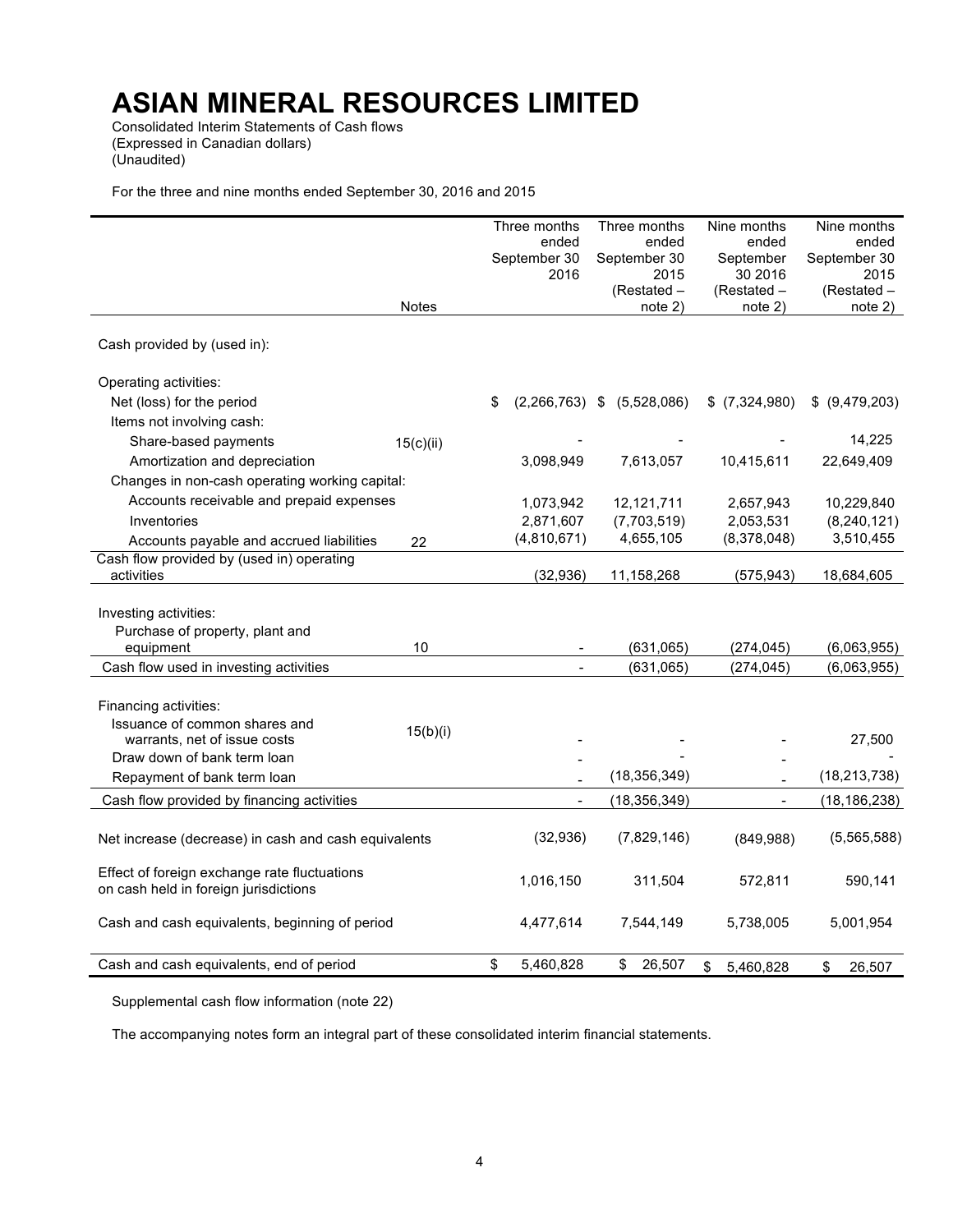Notes to the Consolidated Interim Financial Statements (Expressed in Canadian dollars, unless otherwise stated) (Unaudited)

For the three and nine months ended September 30, 2016 and 2015

### **1. Nature of business and going concern:**

Asian Mineral Resources Limited (the "Company" or "AMR") is incorporated under the laws of the Province of British Columbia by a certificate of continuance as of December 31, 2004, having previously been incorporated and registered under the New Zealand Companies Act 1993. On April 19, 2004, the Company became listed on the TSX-Venture Exchange (TSX-V). The Company's principal business activities are the exploration and development of mineral property interests and extraction and processing of nickel mineral deposits. Its principal mineral property interest, held through a joint venture, is in the Ban Phuc Project Area located 160 km west of Hanoi in Son La Province, in northwestern Vietnam. The Company's registered corporate office is located at 120 Adelaide Street West, Suite 2500, Toronto, Ontario, Canada M5H 1T1.

Following feasibility studies in 2005 and 2007, the Company received a mining license in late 2007. Due to market conditions, development was delayed until 2012. Full commercial production began November 1, 2013, at which point the Company commenced recording income related to revenues from metals sales and the costs incurred to produce those revenues in profit or loss.

As at September 30, 2016, the Company has cash and cash equivalents of \$5.5 million and working capital of \$6.1 million. During the three months ended September 30, 2016, the Company realized a net loss of \$2.3 million and has an accumulated deficit of \$138.0 million. Whether the Company will generate profitability and maintain positive cash flow is uncertain and depends on numerous factors, including but not limited to production levels, production costs, ore grades, metallurgy, and nickel prices. These factors indicate the existence of a material uncertainty that casts significant doubt about the Company's ability to continue as a going concern.

The business of mining and exploring for minerals involves a high degree of risk and there can be no assurance that current operations, including exploration programs, will result in profitable mining operations. The recoverability of the carrying value of exploration and development properties and the Company's continued existence is dependent upon the preservation of its interest in the underlying properties, the discovery of economically recoverable reserves, the achievement of profitable operations, the ability of the Company to raise additional financing, if necessary, or alternatively upon the Company's ability to dispose of its interest on an advantageous basis. Changes in future conditions could require material write-downs of the carrying values.

Management continues to assess the mining and processing operations against nickel prices. Given the sustained low nickel price environment and forecasted nickel prices, a full review of the mining schedule and economic viability of mining was conducted. It was determined at current pricing levels it would not be economically viable to continue mining beyond September 2016. The Company has placed the Ban Phuc mine on care and maintenance for the start of the fourth quarter 2016 due to uncertainty around current nickel prices. The exploration potential at Ban Phuc remains a key strategic opportunity in the overall growth plan for AMR's Ban Phuc projects and remains the key focus for AMR's growth plan which includes a significant disseminated resource that is not economic at current nickel prices.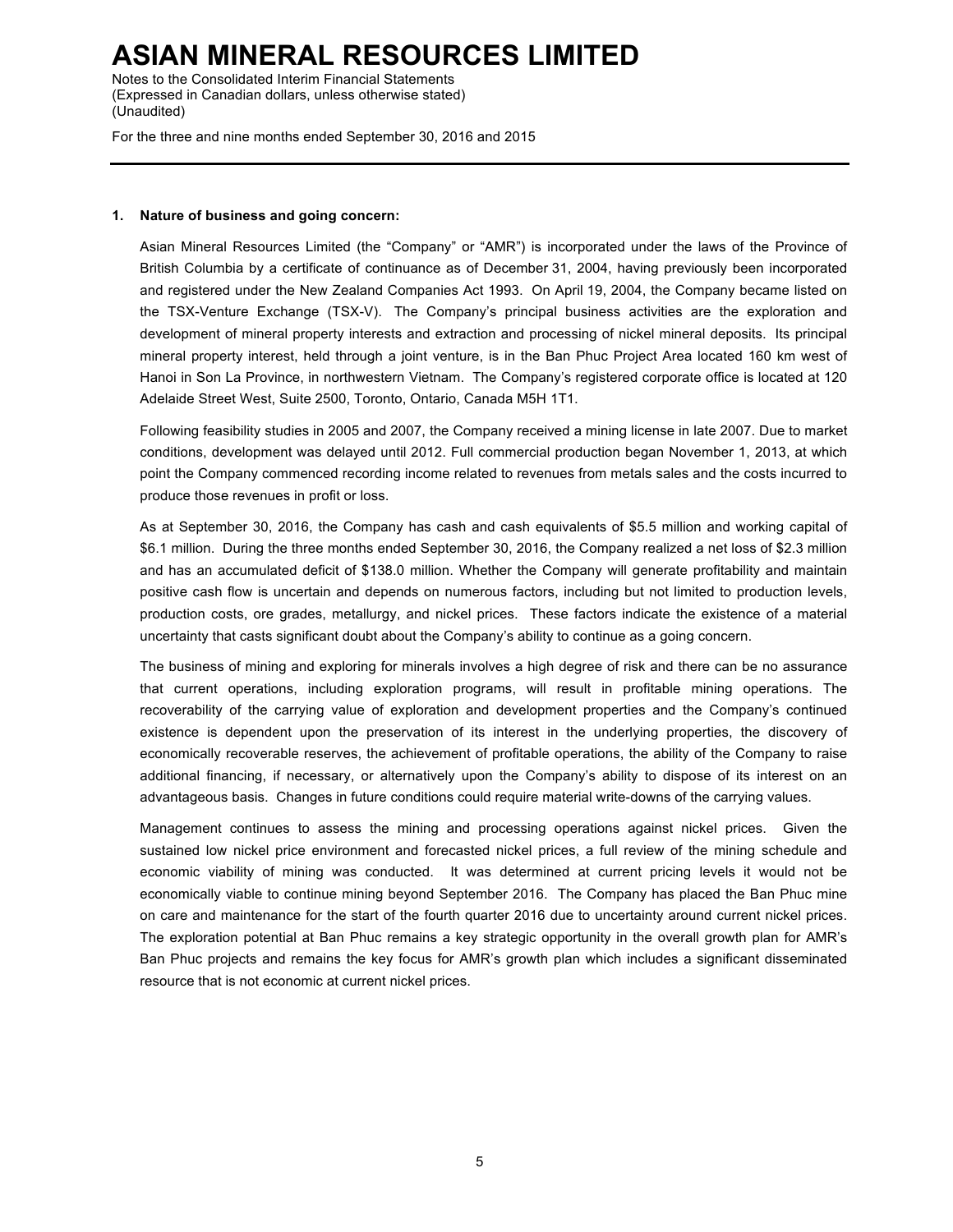Notes to the Consolidated Interim Financial Statements (Expressed in Canadian dollars, unless otherwise stated) (Unaudited)

For the three and nine months ended September 30, 2016 and 2015

#### **2. Restatement of previously issued financial statements**

For comparative figures for the quarter ended September 30, 2015 financial statements, the Company determined that the translation of Ban Phuc Nickel Mine's property, plant and equipment cost and reversal of depreciation on assets impaired in prior years were calculated incorrectly for the three- and nine-month periods ended September 30, 2015. The adjustments resulted in a decrease to net loss of \$1.9 million and an increase to other comprehensive income of \$4.6 million for the three-month periods ended September 30, 2015. The adjustments also resulted in a corresponding increase of \$18.6 million to property, plant and equipment at September 30, 2015. The impairment adjustment resulted in a decrease to deficit of \$1.1 million as at September 30, 2015 offset by an increase of \$16.1 million to currency translation reserve.

### **3. Basis of preparation:**

(a) Statement of compliance:

These unaudited consolidated financial statements of the Company have been prepared in accordance with International Accounting Standards ("IAS 34") "Interim Financial Reporting". The disclosures contained in these unaudited consolidated financial statements do not include all of the requirements of International Financial Reporting Standards ("IFRS") for annual financial statements, and accordingly, should be read in conjunction with the Company's annual consolidated financial statements for the year ended December 31, 2015.

(b) Approval of the financial statements:

The consolidated financial statements of the Company for the period ended September 30, 2016 were reviewed by the Audit Committee and approved and authorized for issue by the Board of Directors on November 28, 2016.

(c) Comparative figures:

Certain comparative figures have been reclassified to conform to the current period's financial statement presentation.

### **4. Significant accounting policies:**

The accounting policies set out below have been applied consistently for all periods presented in these consolidated financial statements.

(a) Basis of measurement:

These consolidated financial statements have been prepared on the historical cost basis, utilizing the accrual method of accounting unless otherwise described in the following notes.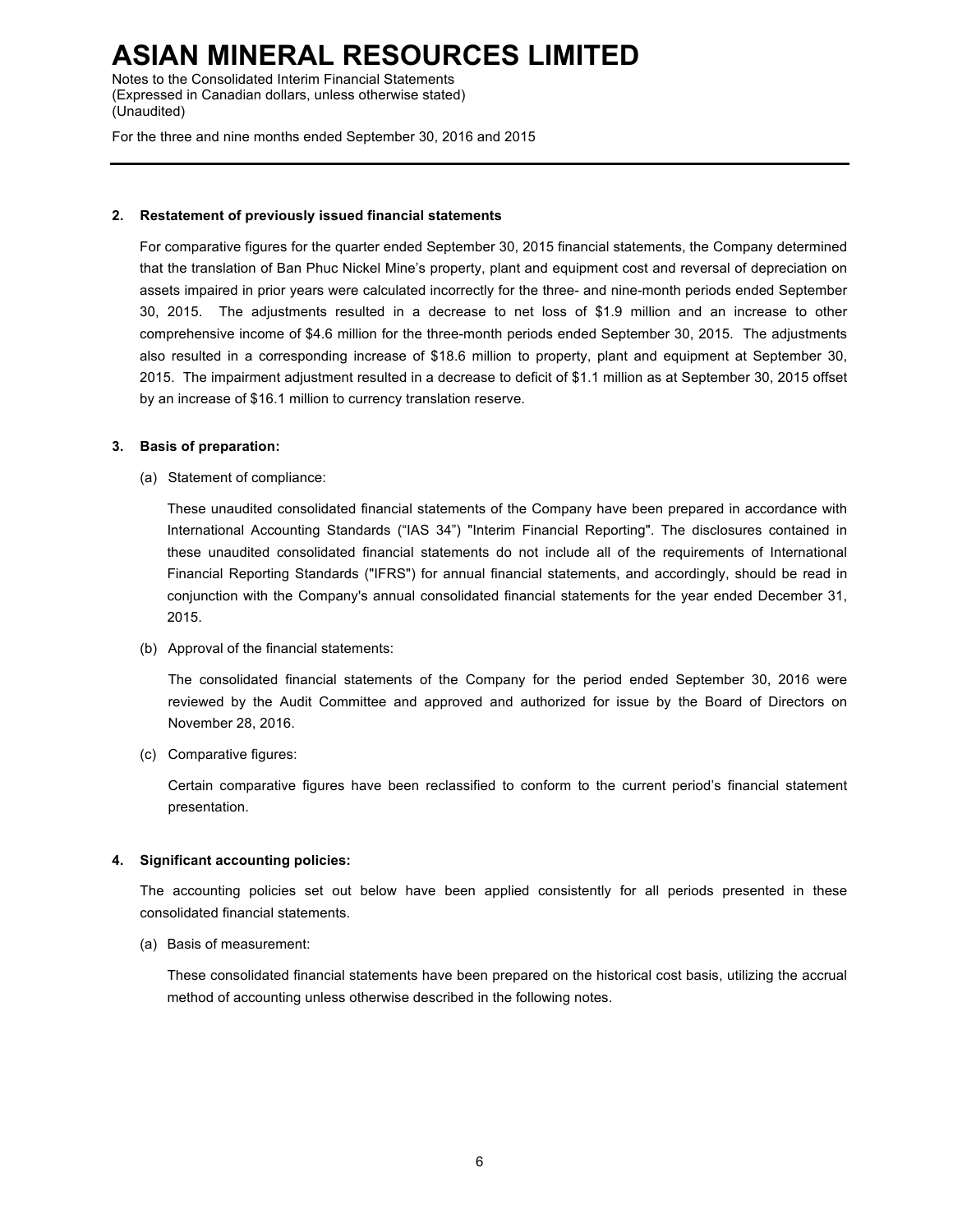Notes to the Consolidated Interim Financial Statements (Expressed in Canadian dollars, unless otherwise stated) (Unaudited)

For the three and nine months ended September 30, 2016 and 2015

## **4. Significant accounting policies (continued):**

(b) Revenue recognition:

Revenue from sales of nickel concentrate is sold under pricing arrangements whereby revenue is recognized at the time of shipment, at which time legal title and risk pass to the customer and provisional revenue is recorded at current month average price as per the London Metals Exchange. The quoted period established to finalize the sales price is the second month after the shipment month, within which the contract is required to be settled. Changes between the prices recorded upon recognition of provisional revenue and final price due to fluctuation in metal market prices result in the existence of an embedded derivative in the accounts receivable. This embedded derivative is recorded at fair value, with changes in fair value classified as a component of revenue and receivables. Changes in the estimate of concentrate nickel content resulting from the final independent analysis of the concentrate are recognized at the point at which such analysis is agreed upon between the Company and its customers.

(c) Currency translation:

The functional and presentation currency of the Company is the Canadian dollar. The functional currency of its subsidiary, Ban Phuc Nickel Mines Limited Liability Company ("BPNM"), is the United States dollar. Transactions in currencies other than the functional currency are recorded at the rate of exchange prevailing on the date of the transaction. Monetary assets and liabilities are translated at the exchange rate in place on the reporting date. Non-monetary items that are measured at historical cost in a foreign currency are translated at the exchange rate on the date of the transaction. Non-monetary assets and liabilities denominated in foreign currencies that are measured at fair value are retranslated to the functional currency at the exchange rate at the date the fair value was determined. Foreign currency translation differences are recognized in profit or loss.

For consolidation purposes, BPNM is translated into the Company's presentation currency of Canadian dollars. Assets and liabilities are translated using the exchange rate prevailing at the end of the reporting period. Income and expense items are translated at the average exchange rate for the relevant period. Translation differences are recognized in other comprehensive income (loss) and are accumulated within equity in the currency translation reserve.

(d) Basis of consolidation:

These consolidated financial statements include the accounts of the Company and its subsidiaries. All intercompany transactions and balances are eliminated on consolidation. For partially owned subsidiaries, the interest attributable to non-controlling shareholders is reflected in non-controlling interest. The Company determines whether it shall consolidate a subsidiary by assessing whether it has control over the subsidiary. Factors considered in such an assessment include whether the Company is exposed, or has rights, to variable returns from its involvement with the subsidiary and has the ability to affect those returns through its power over the subsidiary.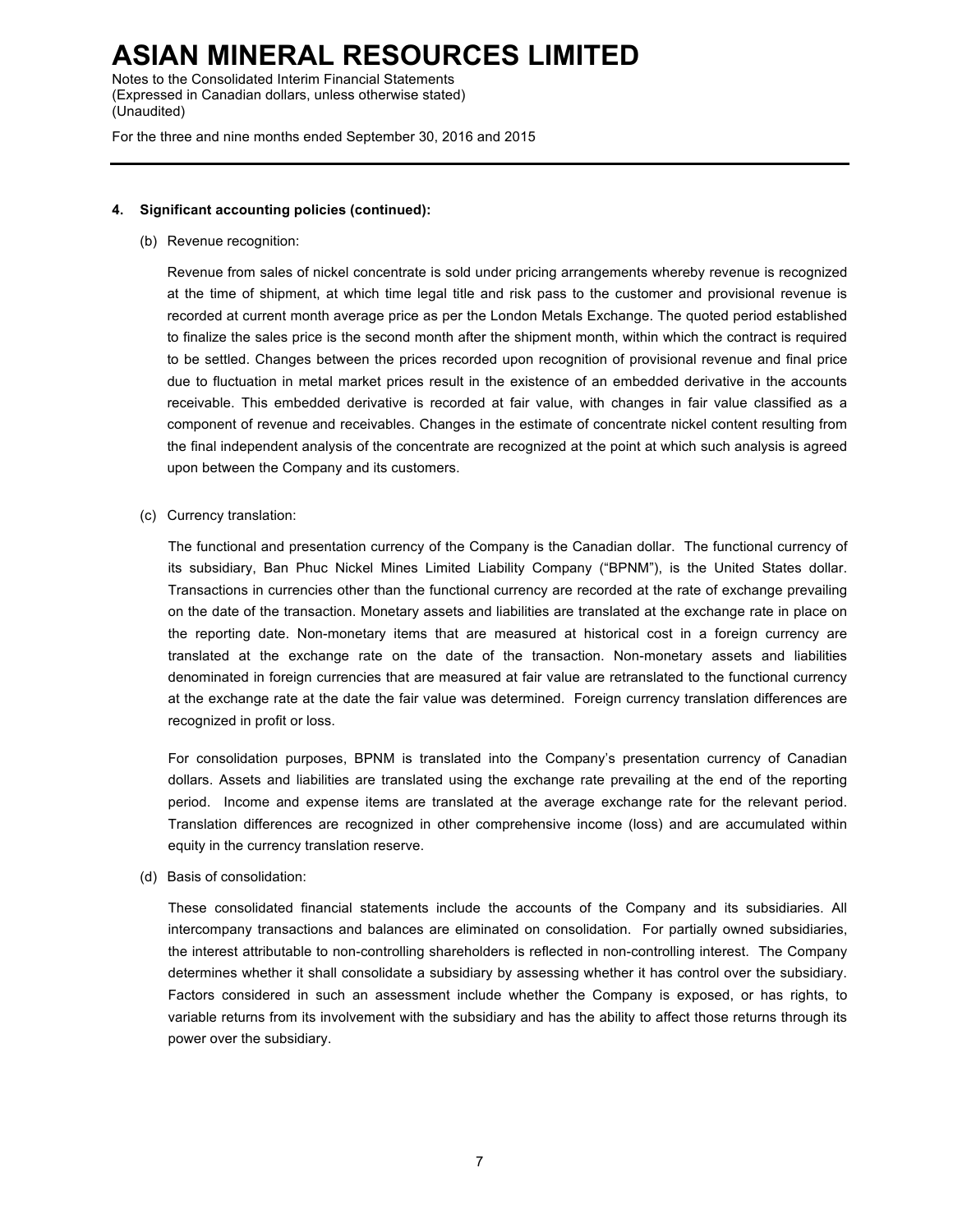Notes to the Consolidated Interim Financial Statements (Expressed in Canadian dollars, unless otherwise stated) (Unaudited)

For the three and nine months ended September 30, 2016 and 2015

### **4. Significant accounting policies (continued):**

(d) Basis of consolidation (continued):

Significant subsidiaries of the Company are as follows:

| Name                                            | Country of<br>incorporation | Effective<br>interest |
|-------------------------------------------------|-----------------------------|-----------------------|
| Ban Phuc Nickel Mines Limited Liability Company | Vietnam                     | 90%                   |
| Asian Mineral Resources Nickel Limited          | Cook Islands                | 100%                  |
| Asian Nickel Exploration Limited                | Cook Islands                | 100%                  |

### (e) Cash and cash equivalents:

Cash and cash equivalents consist of cash in hand, deposits held at call with banks and other short-term highly liquid investments with original maturities of three months or less when acquired.

(f) Inventories:

Inventories include nickel concentrate in progress and produced, and consumable materials and supplies. The cost of nickel concentrate in progress and produced is determined principally by average production costs. Production inventories are stated at the lower of average production costs and net realizable value.

Costs of nickel concentrate inventories include all costs incurred up until production of a tonne of nickel concentrate such as mining costs, processing costs, maintenance costs, road transport costs and directly attributable general and administration costs but exclude royalties. Net realizable value is determined with reference to estimated contained nickel, copper and cobalt metal and current market prices at the reporting period end date.

Consumable materials and supplies inventory consists of consumables used in development activities, such as explosives, fuel and spare parts which are valued at the lower of cost and replacement cost (approximates net realizable value) and, where appropriate, less a provision for obsolescence.

Inventory produced prior to achieving commercial production was recognized as revenue in the income statement when sold.

(g) Prepayments:

Prepayments to suppliers and contractors are based on the contract progress, with payments made at specified stages of the contract. These payments are recognized in the balance sheet as prepaid expenses.

(h) Property, plant and equipment:

Property, plant and equipment are stated at cost less accumulated depreciation and accumulated impairment losses. Plant and equipment includes capitalized development expenditures. Cost includes expenditures that are directly attributable to the acquisition or construction of an asset and includes the direct charges associated with bringing the asset to the location and condition necessary for its intended use and an initial estimate of the costs of dismantling and removing the item and restoring the site on which it is located.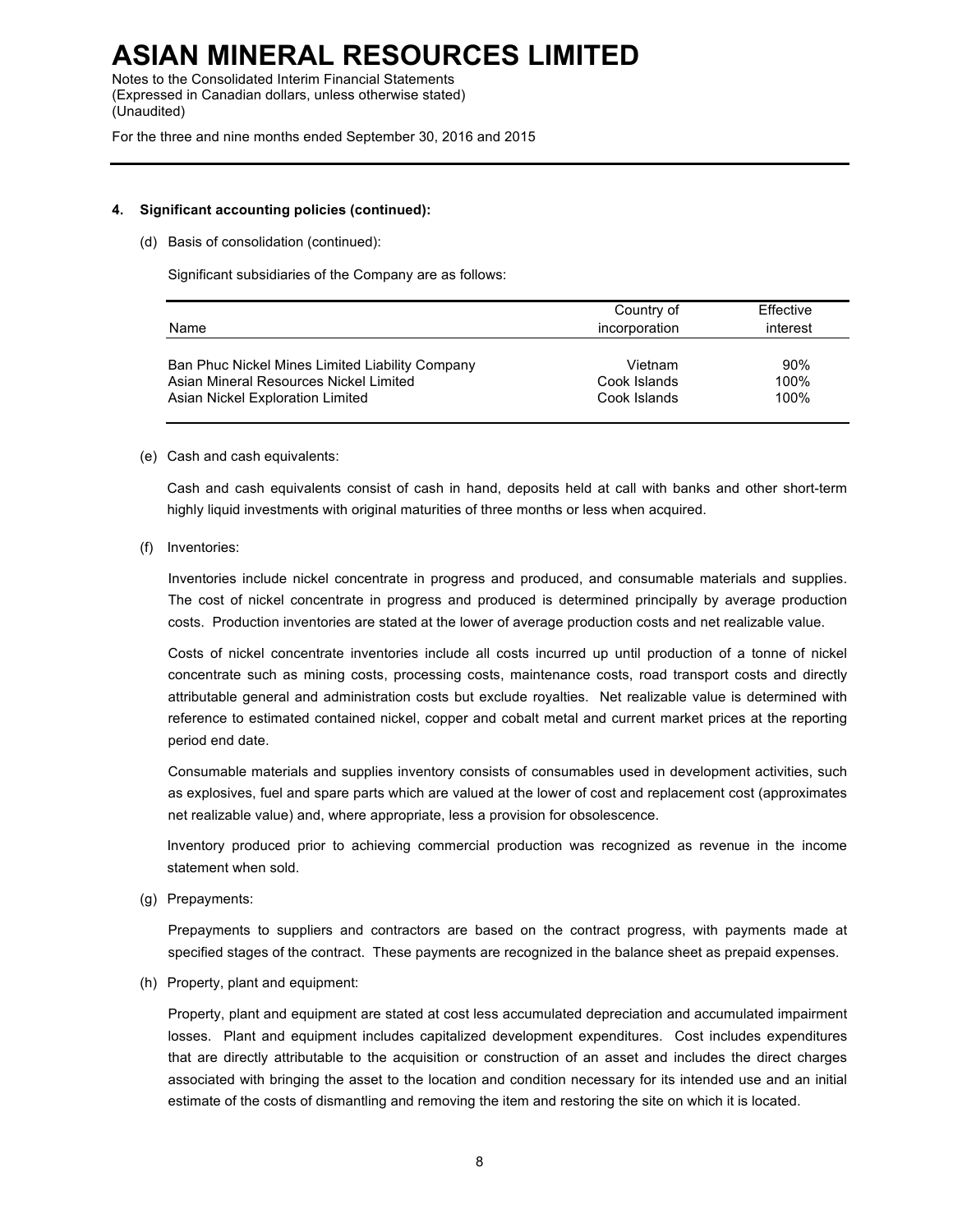Notes to the Consolidated Interim Financial Statements (Expressed in Canadian dollars, unless otherwise stated) (Unaudited)

For the three and nine months ended September 30, 2016 and 2015

### **4. Significant accounting policies (continued):**

(h) Property, plant and equipment (continued):

Depreciation is provided on plant and equipment, calculated on a straight line basis so as to write off the net cost or other revalued amount of each asset over its expected useful life to its estimated residual value. The estimated useful lives, residual values and depreciation method are reviewed at the end of each annual financial period with the affect of any changes recognized on a prospective basis.

| Asset                                                                                                                                          | <b>Basis</b>                                                                                    | Rate range                                  |
|------------------------------------------------------------------------------------------------------------------------------------------------|-------------------------------------------------------------------------------------------------|---------------------------------------------|
| Building, machinery, motor vehicles, infrastructure<br>Furniture and office equipment<br>Licenses and franchises<br>Plant and mine development | Straight-line<br>Straight-line<br>Straight-line<br>Unit of production based<br>mineral reserves | 14% - 25%<br>$11\% - 33\%$<br>$11\% - 33\%$ |

The expenditures related to construction are capitalized as construction-in-progress and are included within properties, plant and equipment. Construction in progress represents the cost of remaining plant and mine development which is under construction. Costs directly attributable with ongoing construction related activities during the commissioning phase of new assets incurred in the period before they are operating in the way intended by management are capitalized, all other costs not directly attributable are expensed. No depreciation is provided for construction in progress during the period of construction.

(i) Mineral property interest:

Exploration expenses incurred prior to determination of the technical feasibility and commercial viability of mining operations and issuance of a mining license are expensed as incurred. Mineral property acquisition costs and exploration and development expenditures incurred subsequent to the determination of technical feasibility and commercial viability of mining operations and issuance of a mining license are deferred, less accumulated amortization and accumulated impairment losses, if any, until the property to which they relate commences commercial production, is sold, allowed to lapse or is abandoned. Technical feasibility and commercial viability generally coincide with the establishment of proven and probable reserves; however, this determination may be impacted by management's assessment of certain modifying factors. When commercial production in an area of interest has commenced, the associated costs are amortized over the estimated economic life of the mine on a units-of-production basis using proven and probable reserves (as defined by National Instrument 43-101).

Changes in factors such as estimates of proven and probable reserves that affect units-of-production calculations are accounted for on a prospective basis.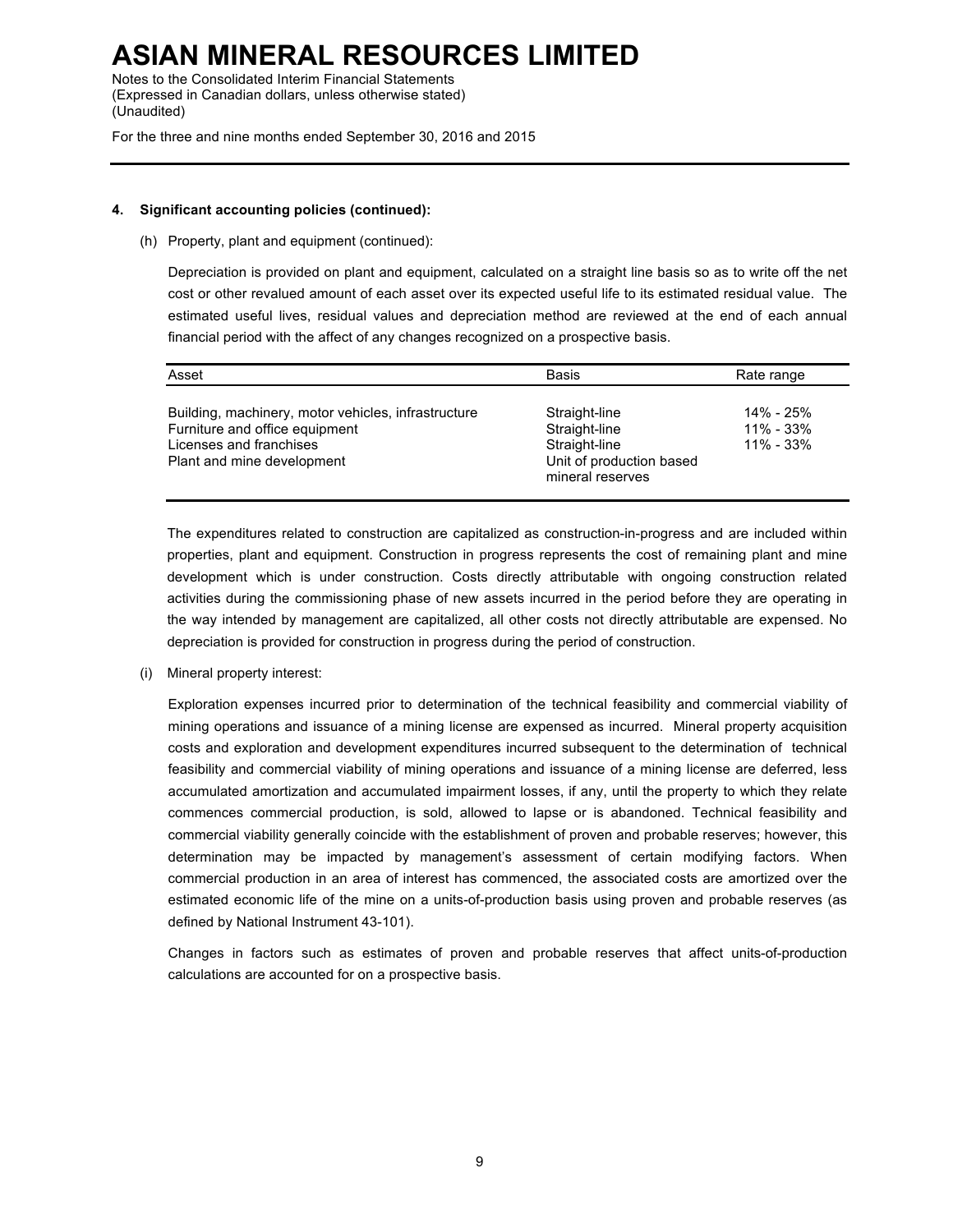Notes to the Consolidated Interim Financial Statements (Expressed in Canadian dollars, unless otherwise stated) (Unaudited)

For the three and nine months ended September 30, 2016 and 2015

## **4. Significant accounting policies (continued):**

## (j) Impairment of long-lived assets:

At the end of each year or at each reporting date, the Company reviews the carrying amounts of its long-lived assets to determine whether there is any indication that those assets may be impaired. If any such indication exists, the recoverable amount of the asset is estimated in order to determine the extent of the impairment loss, if any. Where the asset does not generate cash flows that are independent from other assets, the Company estimates the recoverable amount of the cash-generating unit ("CGU") to which the asset belongs.

The recoverable amount of a CGU is the higher of the CGU's fair value less costs to sell and its value-in-use. In assessing value-in-use, the estimated future cash flows are discounted to their present value using a pretax discount rate that reflects current market assessment of the time value of money and the risks specific to the asset for which the estimates of future cash flows have not been adjusted.

If the recoverable amount of an asset or CGU is estimated to be less than its carrying amount, the carrying amount of the asset or CGU is reduced to its recoverable amount. Impairment losses are recognized in profit and loss in the period the impairment indicator is identified.

An impairment loss is reversed if there is an indication that there has been a change in the estimates used to determine the recoverable amount. The carrying amount of the asset or CGU is increased to its recoverable amount, but only to the extent that the increased carrying amount does not exceed the carrying amount that would have been determined had no impairment loss been recognized for the asset or CGU in prior years. The reversal of an impairment loss is recognized immediately in profit and loss.

(k) Reserve estimates:

The Company estimates its ore reserves and mineral resources based on information compiled by Qualified Persons as defined in accordance with Canadian Securities Administrators National Instrument 43-101 *Standards for Disclosure of Mineral Projects* ("NI 43-101"). Reserves are used when performing impairment assessments on the Company's mineral property, for forecasting the timing of payment of mine closure, reclamation and rehabilitation costs, and in determining the depletion of mineral properties.

There are numerous uncertainties inherent in estimating ore reserves, and assumptions that are valid at the time of estimation may change significantly when new information becomes available. Changes in the forecasted prices of commodities, exchange rates, production costs or recovery rates may change the economic status of reserves and may, ultimately, result in changes to reserve estimates. Any adjustments are accounted for prospectively.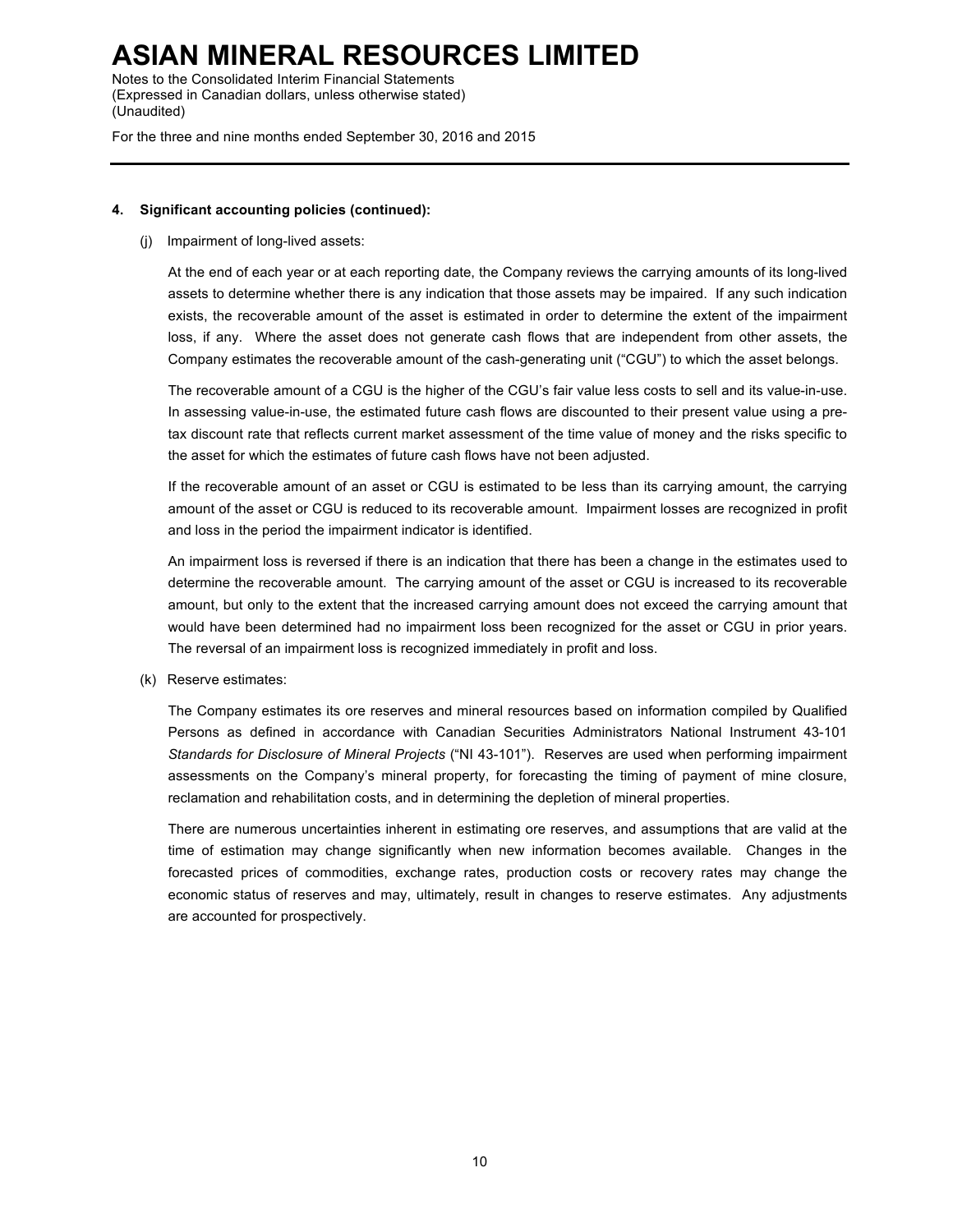Notes to the Consolidated Interim Financial Statements (Expressed in Canadian dollars, unless otherwise stated) (Unaudited)

For the three and nine months ended September 30, 2016 and 2015

### **4. Significant accounting policies (continued):**

(l) Provision for closure and rehabilitation:

A provision for closure and rehabilitation is recognized when there is a legal or constructive obligation to remediate as a result of exploration, development and production activities undertaken, if the amount of the provision can be measured reliably. The estimated future obligations include the costs of dismantling, and removal of facilities and restoration. The provision for future restoration costs is the best estimate of the present value of the expenditure required to settle the restoration obligation at the reporting date. The environmental rehabilitation obligation is capitalized as part of the carrying amount of the associated longlived asset and a liability is recorded. The environmental rehabilitation cost is amortized on the same basis as the related asset. Future restoration costs are reviewed annually and any changes in the estimate are reflected in the present value of the restoration provision at the reporting date.

(m) Mining rights grant fee:

In late 2010, the Vietnamese Government passed a new law, the Mineral Law 2010. Decree 15 of the law included a new statutory fee titled "mining rights grant fee". The Mineral Law 2010 provided the fee to be determined based on price, reserve, quality and type of the relevant mineral; however, until late 2013, both the Mineral Law 2010 and the Decree 15 did not specify the formula for calculation and thus there was no basis to estimate the fee payable. In November 2013, the Vietnamese Government issued Decree 203 which outlined the formula to calculate the mining rights grant fee and on that basis the Company estimated the cost of the fee and recognized a provision of \$4.6 million in the 2013 consolidated financial statements. On February 6, 2015, the Company received Decision No. 288/QD-BTNMT issued by the Ministry of Natural Resources and Environment ("MONRE") to amend the contents specified in the Mineral Mining License. Refer to note 14 for further details of the amendment.

(n) Share capital:

Common shares are classified as equity. The Company records proceeds from share issuances net of issue costs and any tax effects. Common shares issued for consideration other than cash are valued at the quoted market price on the date the shares are issued.

(o) Share-based payments:

The Company has a share option plan, under which the fair value of all share-based awards is estimated using the Black-Scholes Option Pricing Model at the grant date and amortized over the vesting periods. An individual is classified as an employee when the individual is an employee for legal or tax purposes (direct employee) or provides services similar to those performed by a direct employee, including directors of the Company. Share-based payments to non-employees are measured at the fair value of the goods or services received, or the fair value of the equity instruments issued if it is determined the fair value of the goods or services received cannot be reliably measured and are recorded at the date the goods or services are received. The amount recognized as an expense is adjusted to reflect the number of awards expected to vest. The offset is credited to share-based payment reserve.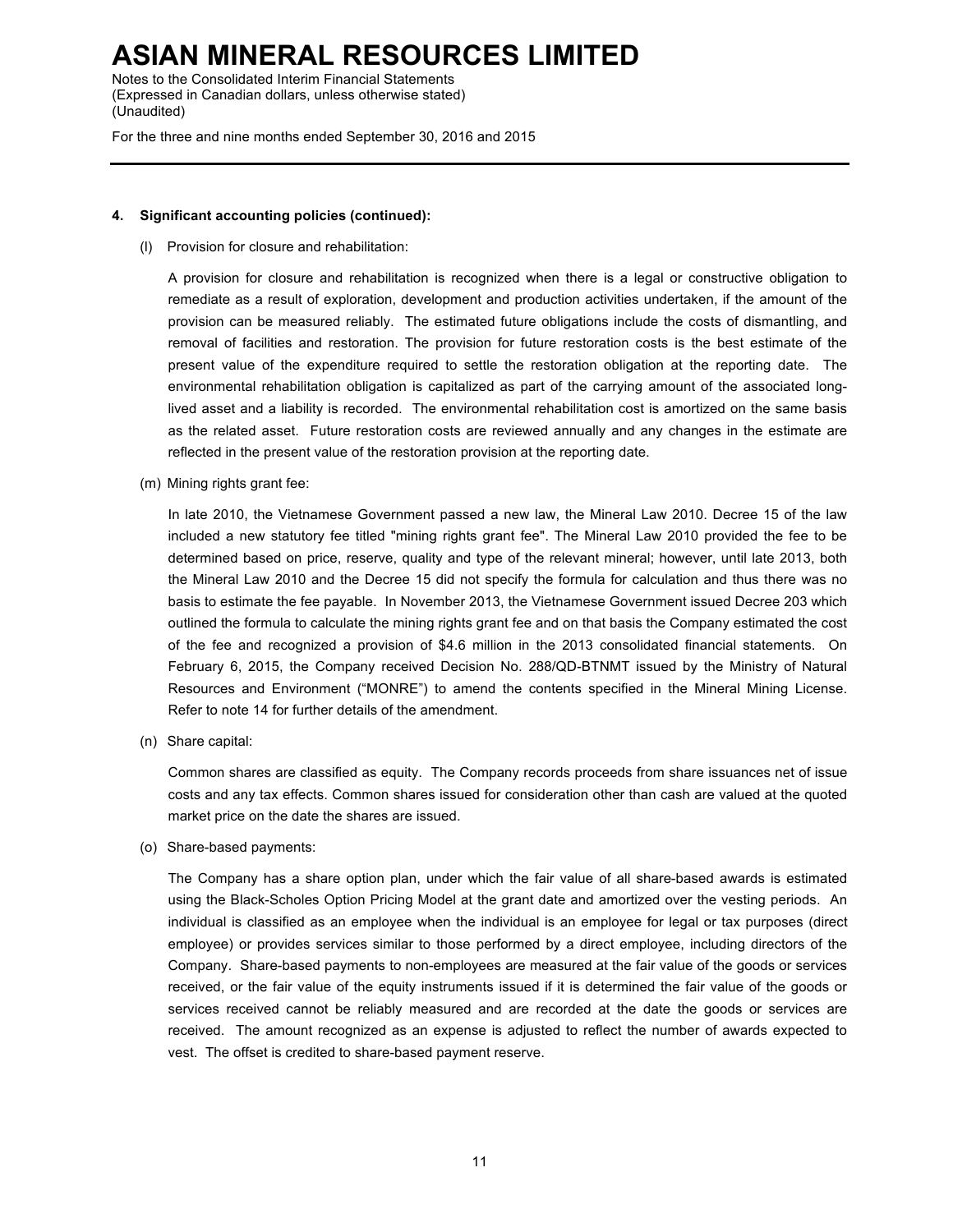Notes to the Consolidated Interim Financial Statements (Expressed in Canadian dollars, unless otherwise stated) (Unaudited)

For the three and nine months ended September 30, 2016 and 2015

### **4. Significant accounting policies (continued):**

(o) Share-based payments (continued):

Upon the exercise of the share purchase options, consideration paid together with the amount previously recognized in the share-based payment reserve is recorded as an increase to share capital. Charges for share purchase options that are forfeited before vesting are reversed from the share-based payments reserves. For those share purchase options that expire or are forfeited after vesting, the amount previously recorded in share-based payments reserve is transferred to deficit.

(p) Interest expense:

Interest is recognized on a time proportion basis, taking into account the principal outstanding and the effective rate over the period to maturity.

(q) Royalties and export tariffs:

A royalty is payable to the Vietnamese Government calculated at 10% of the value of nickel concentrate sale price less export tax, processing costs, bagging costs, freight costs, custom charges and warehouse costs. Royalty expense is recorded when revenue from the sale of nickel concentrate is recognized.

Export tariff is payable to the Vietnamese Government and calculated at 20% of the value of nickel concentrate sale price less sea freight costs.

(r) Income taxes:

Income tax expense comprises current and deferred tax. Current tax and deferred tax are recognized in the statement of operations except to the extent that the tax relates to a business combination, or items recognized directly in equity or in other comprehensive income (loss).

A deferred tax asset is recognized for unused tax losses, tax credits and deductible temporary differences, to the extent that it is probable that future taxable profits will be available against which they can be utilized.

Deferred tax assets are reviewed each reporting date and are reduced to the extent that it is no longer probable that the related tax benefit will be realized.

Deferred tax is recognized in respect of temporary differences between the carrying amounts of assets and liabilities for financial reporting purposes and the amounts used for taxation purposes. Deferred tax is not recognized for the temporary differences arising from the initial recognition of assets or liabilities in a transaction that is not a business combination and that affects neither accounting, nor taxable profit or loss. Deferred tax is measured at the tax rates that are expected to be in effect when temporary differences reverse, based on the laws that have been enacted or substantively enacted at the reporting date. Deferred tax assets and liabilities are offset if there is a legally enforceable right to offset the tax liabilities and assets, and they relate to income taxes levied by the same tax authority.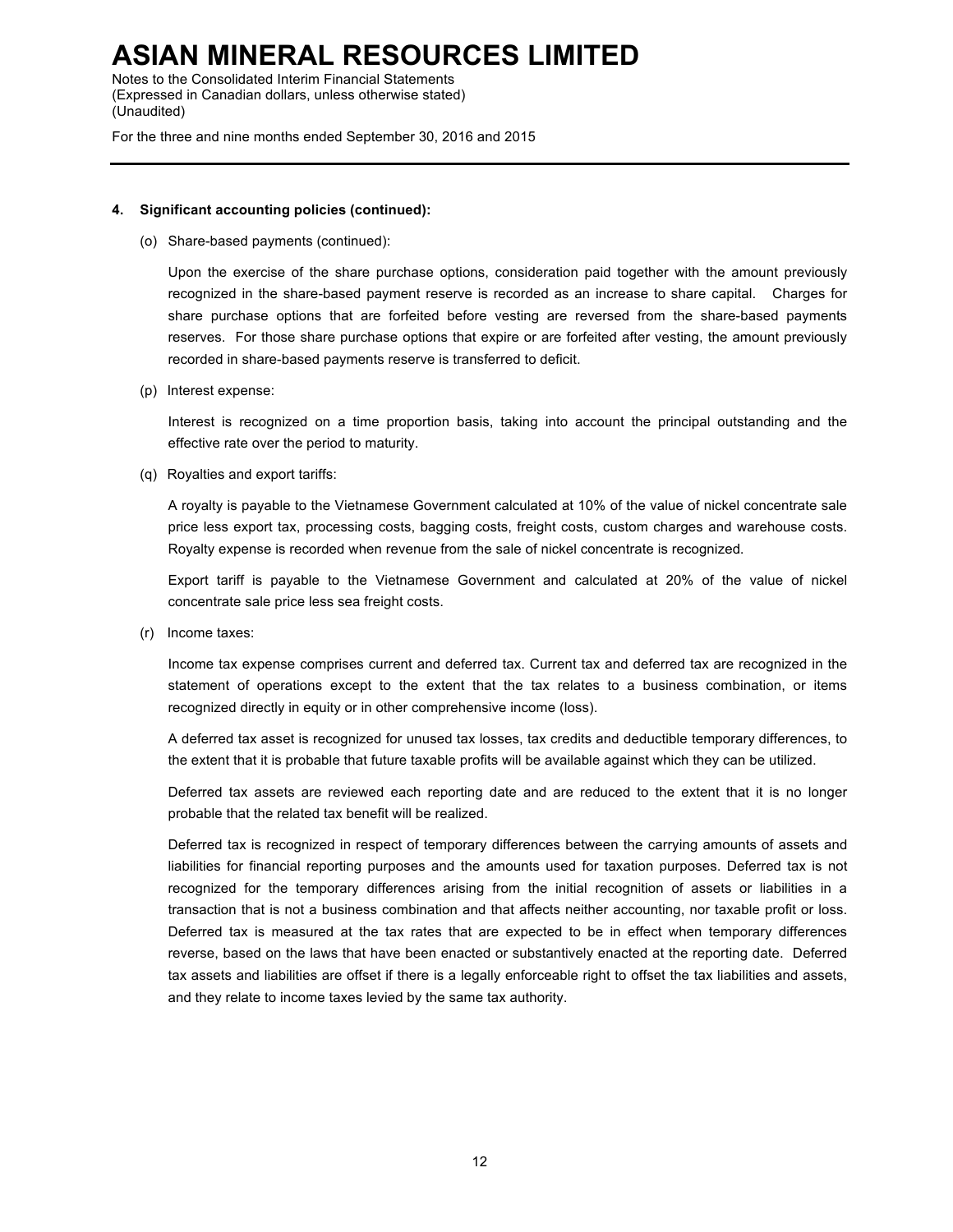Notes to the Consolidated Interim Financial Statements (Expressed in Canadian dollars, unless otherwise stated) (Unaudited)

For the three and nine months ended September 30, 2016 and 2015

### **4. Significant accounting policies (continued):**

(s) Financial instruments:

Non-derivative financial assets and liabilities:

The Company initially recognizes loans and receivables and deposits on the date that they are originated. All other financial assets (including assets designated at fair value through profit or loss) are recognized on the trade date at which the Company becomes a party to the contractual provisions of the instrument.

The Company derecognizes a financial asset when the contractual rights to the cash flows from the asset expire, or it transfers the rights to receive the contractual cash flows ofthe financial asset in a transaction in which substantially all the risks and rewards of ownership of the financial asset are transferred.

Financial assets and liabilities are offset and the net amount presented in the statement of financial position when, and only when, the Company has a legal right to offset the amounts and intends either to settle on a net basis or to realize the asset and settle the liability simultaneously.

The Company classifies its financial assets and liabilities in the following categories:

- (A) Fair value through profit or loss ("FVTPL");
- (B) Held-to-maturity;
- (C) Available-for-sale financial assets ("AFS"); or
- (D) Loans and receivables.

The classification depends on the purpose for which the financial assets or liabilities were acquired. Management determines the classification of financial assets and liabilities at initial recognition.

The Company has the following non-derivative financial assets: loans and receivables.

### *Financial assets at FVTPL*

A financial asset is classified at fair value through profit or loss if it is classified as held-for-trading or is designated as such upon initial recognition. Financial assets are designated at fair value through profit or loss if the Company manages such investments and makes purchase and sale decisions based on their fair value in accordance with the Company's documented risk management or investment strategy.

### *Held-to-maturity investments*

Investments are measured at amortized cost using the effective interest rate method. Transaction costs are added and amortized to the statement of operations over the life of the financial instrument on an effective yield basis. The Company does not have any assets classified as held-to-maturity investments.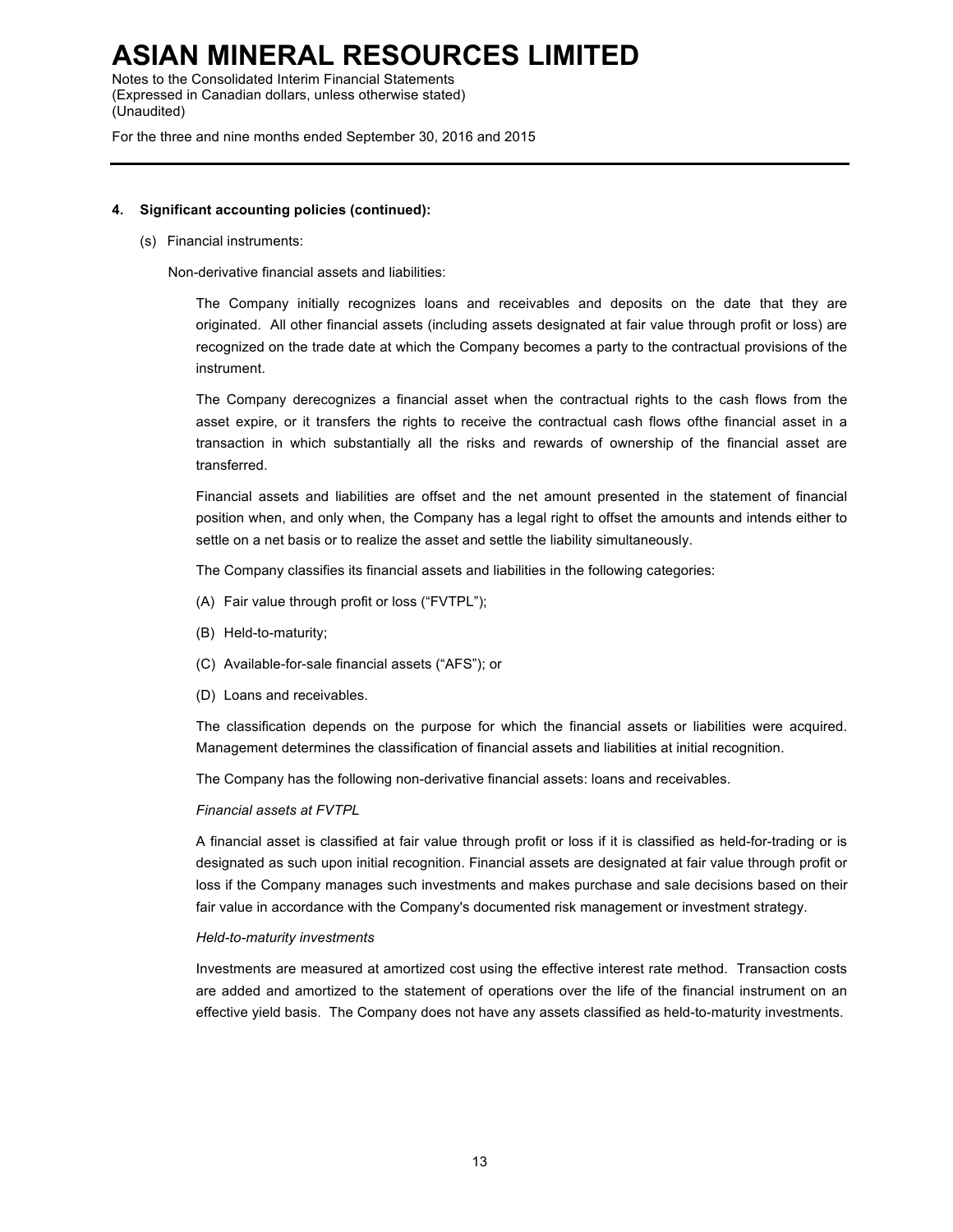Notes to the Consolidated Interim Financial Statements (Expressed in Canadian dollars, unless otherwise stated) (Unaudited)

For the three and nine months ended September 30, 2016 and 2015

### **4. Significant accounting policies (continued):**

(s) Financial instruments (continued):

### *Available-for-sale financial assets*

Short-term investments are classified as available-for-sale and are carried at fair value (where determinable based on market prices of actively traded securities) with unrealized gains and losses recognized in other comprehensive income (loss). Management assesses the carrying value of AFS financial assets each period and any impairment charges are recognized in profit or loss. When financial assets classified as available-for-sale are sold, the accumulated fair value adjustments recognized in other comprehensive income (loss) are included in profit and loss. The Company does not have any assets classified as available-for-sale financial assets.

### *Loans and receivables*

Loans and receivables are financial assets with fixed or determinable payments that are not quoted in an active market. Such assets are recognized initially at fair value plus any directly attributable transaction costs. Subsequent to initial recognition, loans and receivables are measured at amortized cost using the effective interest rate method, less any impairment losses. Loans and receivables comprise cash and cash equivalents and accounts receivable.

### *Impairment of financial assets*

Financial assets, other than those at FVTPL, are assessed for indicators of impairment at each period end. Financial assets are impaired when there is objective evidence that, as a result of one or more events that occurred after the initial recognition of the financial asset, the estimated future cash flows of the investment have been impacted.

### *Financial liabilities*

Financial liabilities are recognized initially at fair value plus any directly attributable transaction costs. Subsequent to initial recognition, derivative financial liabilities are measured at fair value and other financial liabilities at amortized cost using the effective interest method.

The Company has the following non-derivative financial liabilities: bank term loan, trade payables and accrued liabilities which are classified as other financial liabilities.

(t) Earnings (loss) per share:

Basic earnings (loss) per share is calculated by dividing the income (loss) available to common shareholders by the weighted average number of common shares outstanding during the prior 9-month period. For all periods presented, income (loss) available to common shareholders equals the reported income (loss) attributable to the shareholders of the Company.

Diluted earnings (loss) per share is calculated using the treasury stock method. Under the treasury stock method, the weighted average number of common shares issued and outstanding used for the calculation of diluted earnings (loss) per share assumes that the proceeds to be received on the exercise of dilutive stock options and warrants are used to repurchase common shares at the average market price during the period.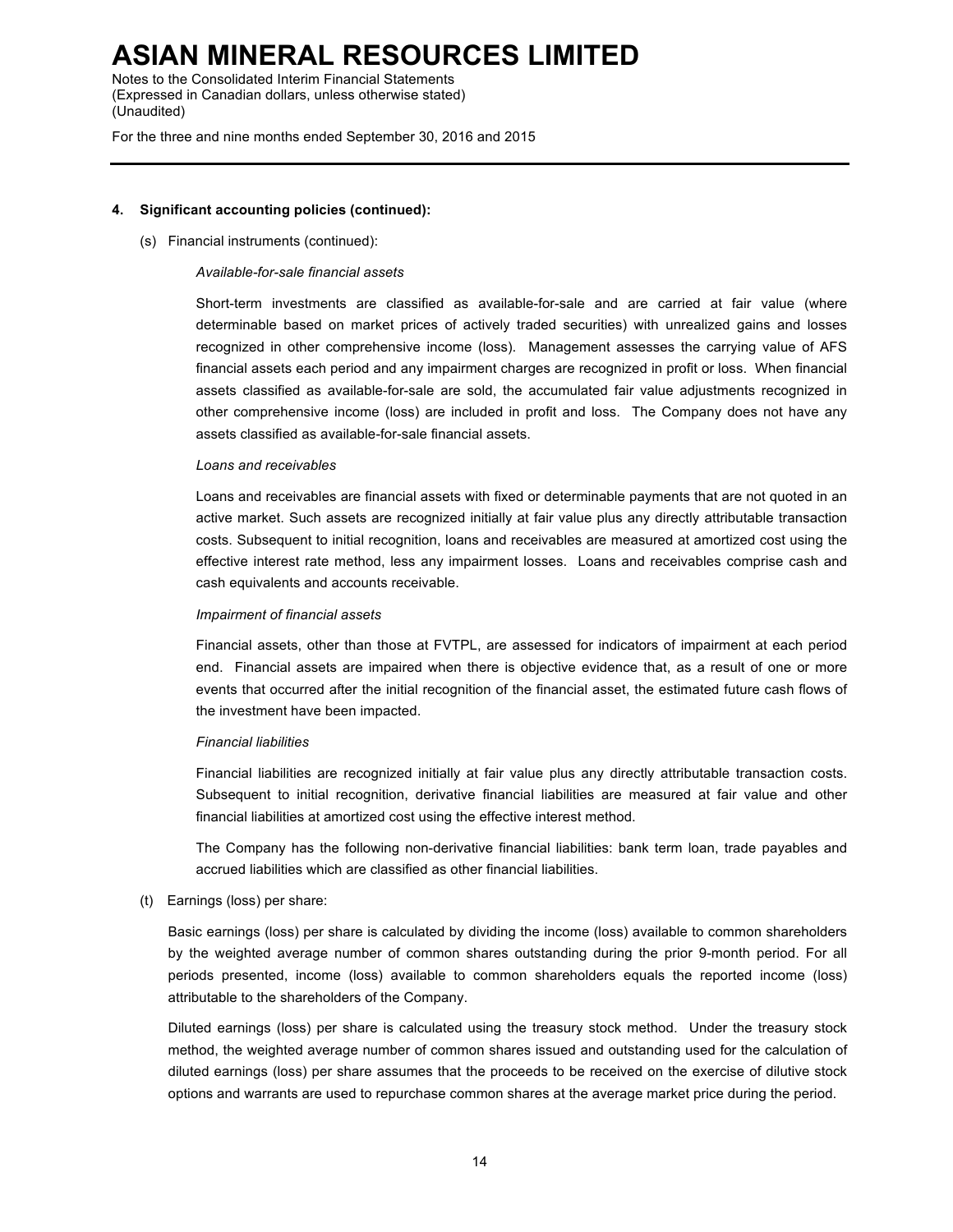Notes to the Consolidated Interim Financial Statements (Expressed in Canadian dollars, unless otherwise stated) (Unaudited)

For the three and nine months ended September 30, 2016 and 2015

### **5. Changes in accounting standards:**

There were no new standards effective January 1, 2016 that had a material impact on the Company's consolidated financial statements. The Company has not early adopted any other standard, interpretation or amendment in the consolidated interim financial statements that have been issued, but are not yet effective.

In addition to the new standards and interpretations not yet adopted discussed in the Company's December 31, 2015 annual consolidated financial statements, the Company notes the following pronouncements during the period ended September 30, 2016:

## *IAS 12, Income Taxes (Amendments)*

On January 19, 2016, the IASB issued Recognition of Deferred Tax Assets for Unrealized Losses as an amendment to IAS 12. The amendments clarify that the existence of a deductible temporary difference depends solely on a comparison of the carrying amount of an asset and its tax base at the end of the reporting period, and is not affected by possible future changes in the carrying amount or expected manner of recovery of the asset. The amendments apply retrospectively for annual periods beginning on or after January 1, 2017 with early adoption permitted. The Company intends to adopt the amendments to IAS 12 in its consolidated financial statements for the annual period beginning on January 1, 2017. The extent of the impact of adoption of the standard has not yet been determined.

## *IFRS 2, Share-Based Payment (Amendments)*

On June 20, 2016, the IASB issued amendments to IFRS 2 clarifying how to account for certain types of sharebased payment transactions. The amendments provide requirements on the accounting for: the effects of vesting and non-vesting conditions on the measurement of cash-settled share-based payments; share-based payment transactions with a net settlement feature for withholding tax obligations; and a modification to the terms and conditions of a share-based payment that changes the classification of the transaction from cash-settled to equitysettled.

The amendments apply for annual periods beginning on or after January 1, 2018. As a practical simplification, the amendments can be applied prospectively. Retrospective, or early, application is permitted if information is available without the use of hindsight. The Company intends to adopt the amendments to IFRS 2 in its consolidated financial statements for the annual period beginning on January 1, 2018. The extent of the impact of adoption of the standard has not yet been determined.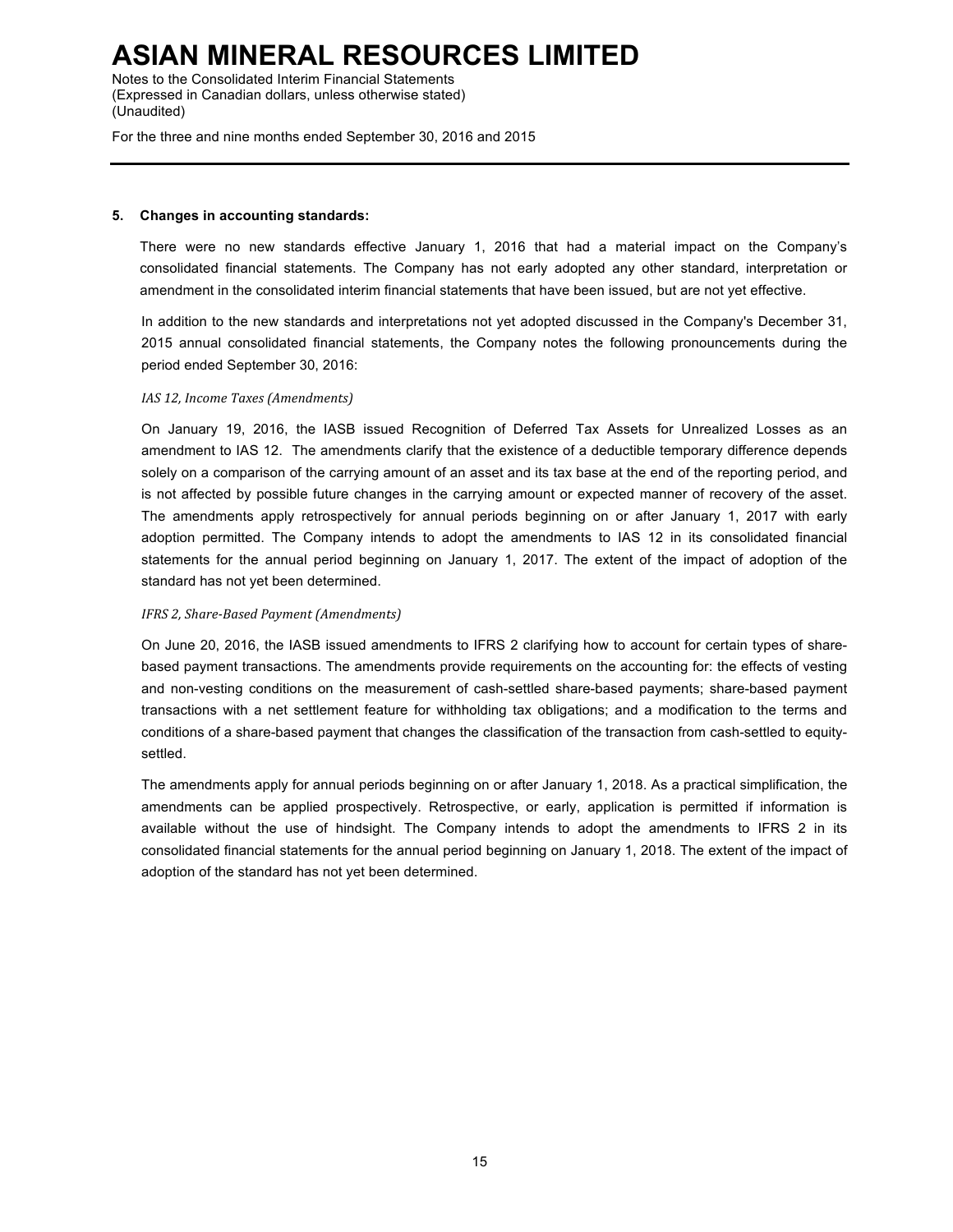Notes to the Consolidated Interim Financial Statements (Expressed in Canadian dollars, unless otherwise stated) (Unaudited)

For the three and nine months ended September 30, 2016 and 2015

### **6. Critical judgments in applying accounting policies:**

The critical judgments that the Company's management has made in the process of applying the Company's accounting policies, apart from those involving estimations (note 7), that have the most significant effect on the amounts recognized in the Company's consolidated financial statements are as follows:

(a) Economic recoverability and probability of future economic benefits of exploration, evaluation and development costs:

Management has determined that exploration drilling, evaluation, development and related costs incurred which have been capitalized are economically recoverable. Management uses several criteria in its assessment of economic recoverability and probability of future economic benefits including geologic and metallurgic information, history of conversion of mineral deposits to proven and probable reserves, scoping and feasibility studies, accessible facilities, existing permits and life of mine plans.

(b) Functional currency:

The functional currency for each of the Company's subsidiaries is the currency of the primary economic environment in which the entity operates. It has been determined that the functional currency of BPNM is the United States dollar, while the functional currency for the Company and its other subsidiaries is the Canadian dollar. Assessment of functional currency involves certain judgments to determine the primary economic environment and the Company reconsiders the functional currency of its entities if there is a change in the events and conditions, which determine the primary economic environment.

(c) Going concern:

The assessment of the Company's ability to continue as a going concern involves judgment regarding future funding available for its development of the Ban Phuc mine and for working capital requirements. Judgments must also be made with regard to events or conditions, which might give rise to significant uncertainty.

### **7. Key sources of estimation uncertainty:**

The preparation of the consolidated financial statements requires management to make estimates and assumptions of the effect of uncertain future events on the carrying amounts of the Company's assets and liabilities at the end of the reporting period. Actual results may differ from those estimates as the estimation process is inherently uncertain. Differences between the actual results and present estimates and assumptions have the potential to materially affect the Company's consolidated financial statements. Estimates are reviewed on an ongoing basis and are based on historical experience and other facts and circumstances. Revisions to estimates and the resulting effect on the carrying amounts of the Company's assets and liabilities are accounted for prospectively.

The significant assumptions about the future and other major sources of estimation uncertainty as at the end of the reporting period that may result in a material adjustment to the carrying amounts of the Company's assets and liabilities are as follows: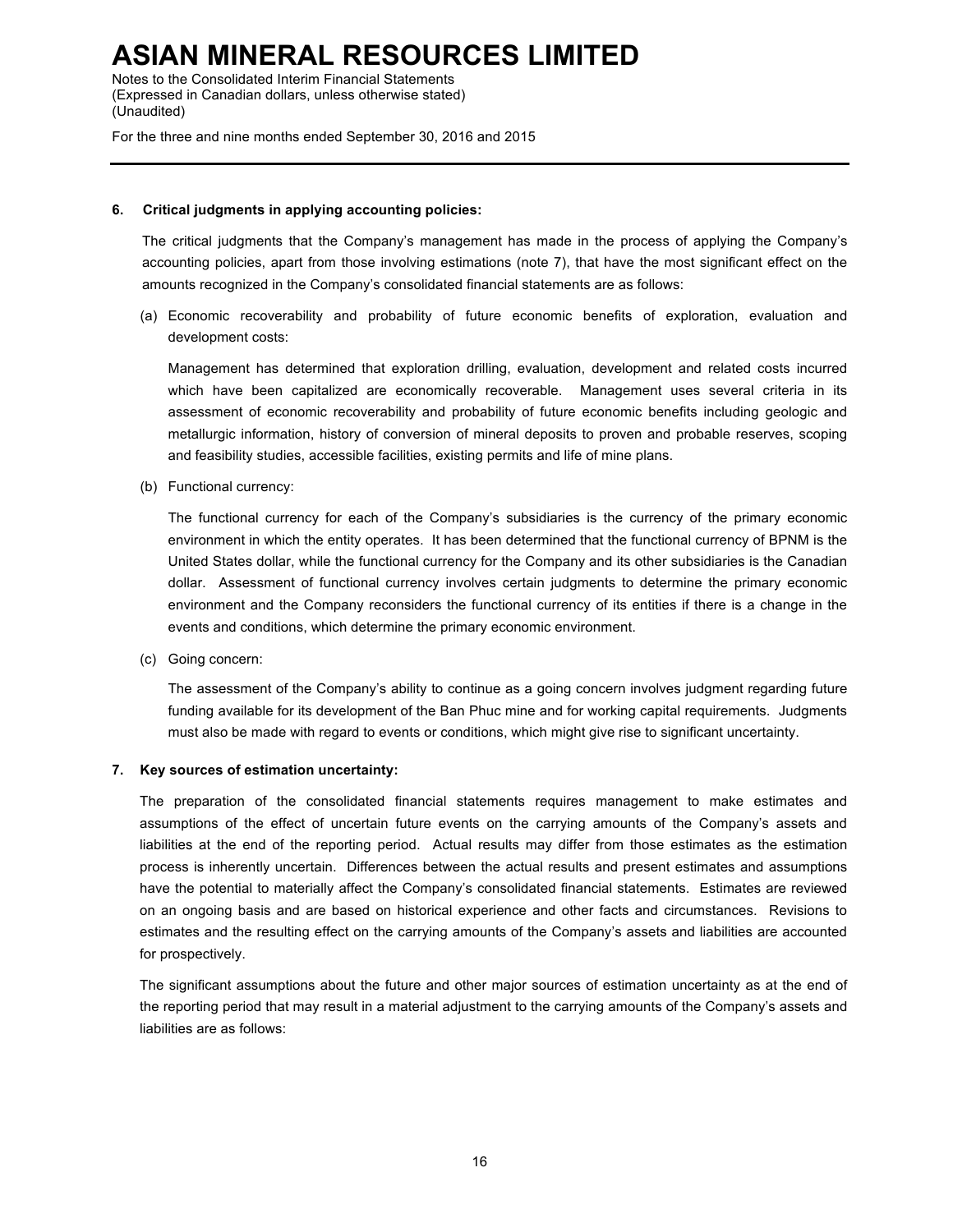Notes to the Consolidated Interim Financial Statements (Expressed in Canadian dollars, unless otherwise stated) (Unaudited)

For the three and nine months ended September 30, 2016 and 2015

#### **7. Key sources of estimation uncertainty (continued):**

(a) Impairment of mineral properties, plant and equipment:

The Company considers both external and internal sources of information in assessing whether there are any indications that mineral properties, plant and equipment are impaired. External sources of information the Company considers include changes in the market, economic and legal environment in which the Company operates that are not within its control and affect the recoverable amount of mineral properties, plant and equipment. Internal sources include the manner in which mineral properties, plant and equipment are being used or are expected to be used, and indications of economic performance of the assets.

In determining the recoverable amounts of the Company's mineral properties, plant and equipment, the Company's management makes estimates of the discounted future after-tax cash flows expected to be derived from its mineral properties using an appropriate discount rate. Reductions in metal price forecasts, increases in estimated future costs of production, increases in estimated future non-expansionary capital expenditures, reductions in the amount of recoverable reserves, resources and exploration potential and/or adverse current economics can result in a write down of the carrying amounts of the Company's mineral properties, plant and equipment.

(b) Operating expenses and costing of work-in-progress inventory:

In determining operating expenses recognized in the consolidated statement of comprehensive income (loss), the Company's management makes estimates of quantities of ore on stockpiles and in process and the recoverable nickel in this material to determine the cost of finished goods sold during the period. Changes in these estimates can result in a change in operating expenses in future periods and carrying amounts of inventories.

(c) Estimated recoverable nickel tonnes and ore reserve tonnes:

The carrying amounts of the Company's mineral properties, plant and equipment are depleted based on recoverable nickel tonnes and ore reserve tonnes. Changes to estimates of recoverable nickel tonnes, ore reserve tonnes and depletable costs, including changes resulting from revisions to the Company's mine plans and changes in metals prices forecasts, can result in a change to future depletion rates and impairment analysis.

(d) Estimated mine closure and rehabilitation costs:

The Company's provision for mine closure and reclamation cost obligations represents management's best estimate of the present value of the future cash outflows required to settle the liability which reflects estimates of future costs, inflation, movements in foreign exchange rates and assumption of risks associated with the future cash outflows. Changes in the above factors can result in a change to the provision recognized by the Company.

Changes to the mine closure and rehabilitation cost obligations are recorded with a corresponding change to the carrying amounts of the related mineral properties, plant and equipment in the year identified. Adjustments to the carrying amounts of the related mineral properties, plant and equipment can result in a change to the future depletion expense.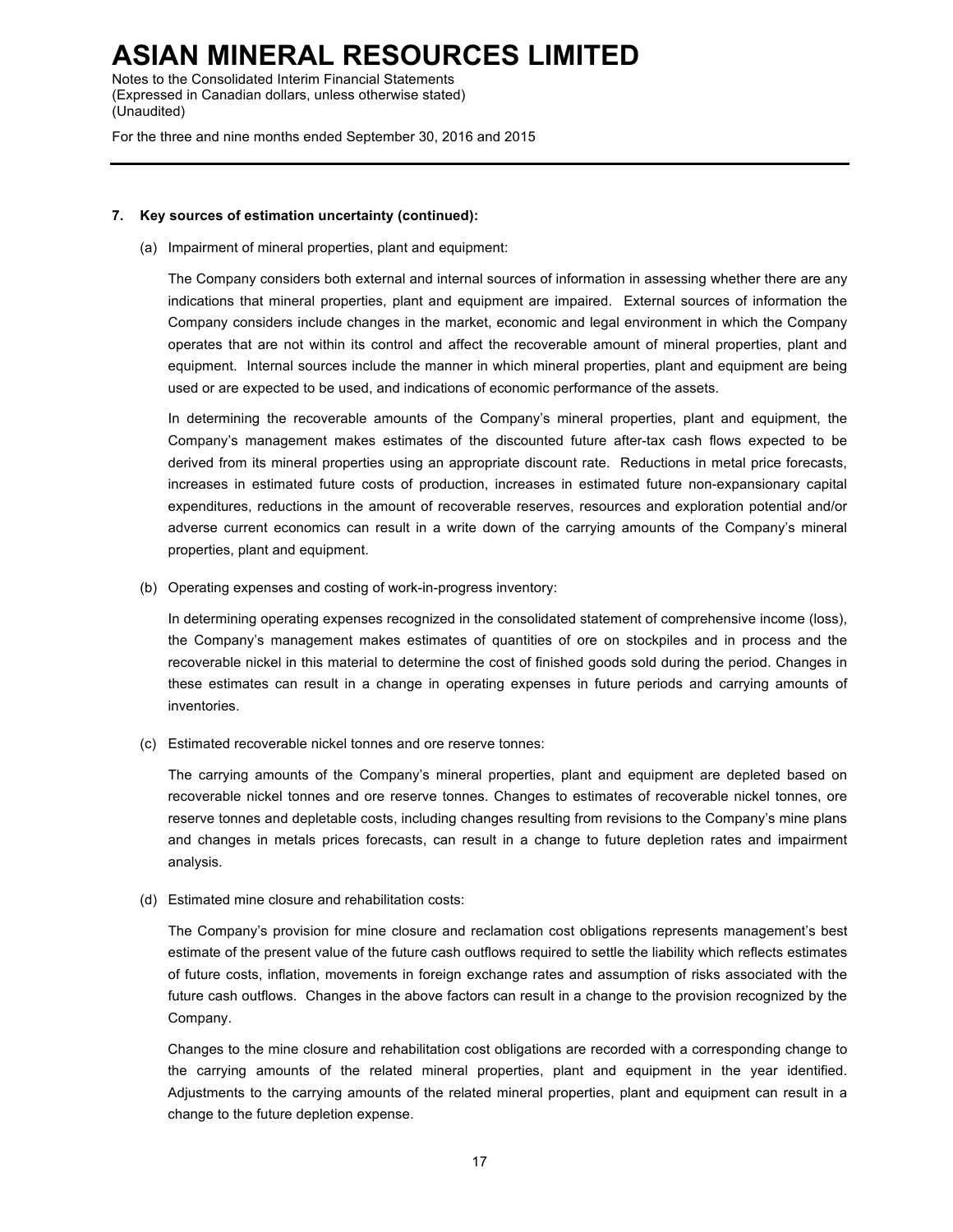Notes to the Consolidated Interim Financial Statements (Expressed in Canadian dollars, unless otherwise stated) (Unaudited)

For the three and nine months ended September 30, 2016 and 2015

## **7. Key sources of estimation uncertainty (continued):**

(e) Income taxes:

In assessing the probability of realizing income tax assets, management makes estimates related to expectations of future taxable income, applicable tax opportunities, expected timing of reversals of existing temporary differences and the likelihood that tax positions taken will be sustained upon examination by applicable tax authorities. In making its assessments, management gives additional weight to positive and negative evidence that can be objectively verified. Estimates for future taxable income are based on forecasted income from operations and the application of existing tax laws in each jurisdiction. Weight is attached to tax planning opportunities that are within the Company's control, feasible and can be implemented without significant obstacles. The likelihood that tax positions taken will be sustained upon examination by applicable tax authorities is assessed based on individual facts and circumstances of the relevant tax position evaluated in light of all available evidence. Where applicable tax laws and regulations are either unclear or subject to ongoing varying interpretations, it is reasonably possible that changes in these estimates could occur, which may materially affect the amounts of income tax assets recognized.

(f) Share-based compensation:

The Company includes an estimate of forfeitures, share price volatility, expected life of awards and risk-free interest rates in the calculation of the expense related to certain long-term employee incentive plans. These estimates are based on previous experience and may change throughout the life of an incentive plan. Such changes could impact the share-based compensation expense and share-based payments reserve.

(g) Provisional pricing contracts:

Nickel concentrate is invoiced when shipped and amounts recognized as revenue are based on the Company's assessment of the mineral content and grade, based on internal assays, of the concentrate shipments. Final assays determine the final payable ounces by the Company's customers. Therefore, there is significant estimation uncertainty surrounding the recognition of revenues based on preliminary assays. Any adjustments to revenue recognized based on final assays are accounted for prospectively.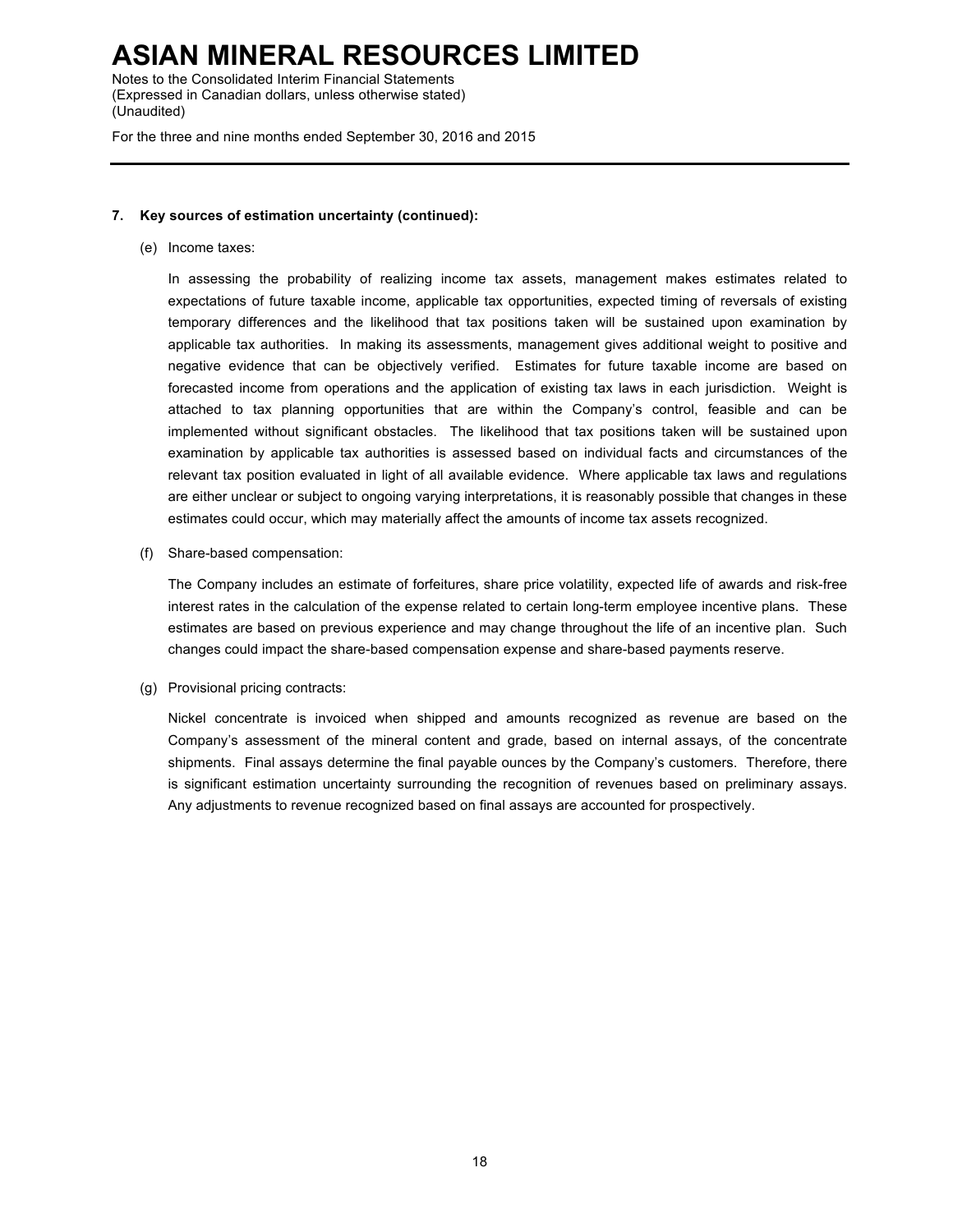Notes to the Consolidated Interim Financial Statements (Expressed in Canadian dollars, unless otherwise stated) (Unaudited)

For the three and nine months ended September 30, 2016 and 2015

## **8. Accounts receivable and prepaid expenses:**

|                                                                                                                             |   | September 30,<br>2016                                     | December 31.<br>2015                                 |
|-----------------------------------------------------------------------------------------------------------------------------|---|-----------------------------------------------------------|------------------------------------------------------|
| Trade receivables<br>VAT/GST refundable<br>Prepayments and advances<br>Other receivables<br>Allowance for doubtful accounts | S | 1,653,974<br>753.322<br>1,212,552<br>27,825<br>(116, 500) | \$<br>2,026,462<br>4,266,554<br>19.035<br>(122, 935) |
|                                                                                                                             | S | 3,531,173                                                 | 6,189,116                                            |

The trade receivables consist of receivables from provisional nickel concentrate sales from the Ban Phuc mine. The fair value of receivables arising from concentrate sales that contain provisional pricing is determined using the appropriate quoted closing price per the London Metal Exchange for the particular metal. As such, these receivables, which meet the definition of an embedded derivative, are classified within Level 2 of the fair value hierarchy (see note 23).

The Company, through its Vietnam subsidiary, pays value added tax on the purchase and sale of goods and services at a rate of 5% and 10%. The Company's concentrate is a processed natural resource/mineral which is subject to VAT and applicable tax rate of 0% VAT when exported. The net amount paid or payable is recoverable, but such recovery is subject to review and assessment by local tax authorities. In July 2016, BPNM's VAT was assessed by the local tax authorities and a refund of US\$0.5 million was received.

On 16 September 2016, the Vietnamese Ministry of Finance issued Circular 130/2016/TT-BTC to guide the implementation of the amended VAT Law No. 106/2016/QH13 issued by the National Assembly on 6 April 2016. According to that, companies that are operating in the mineral industry will be subject to VAT refund if the ratio between mining costs (inclusive of power and other energy costs) and total production costs is under 51% based on 2015 audited figures. This Circular is effective from 1 July 2016. The Company has calculated and the ratio is 57% and realized that it is unlikely subject to a VAT refund for costs incurred from 1 July 2016 onwards. The Company is submitting documents to the local tax authorities to get the refund of an additional US\$0.3 million VAT for the costs incurred before 1 July 2016. Any VAT that is unlikely to be refunded will be written off after final audit confirmation from the local tax authorities.

Included in prepayments and advances is an export tariff receivable of US\$0.7 million which is awaiting approval of customs for refunds due to final prices being lower than provisional prices. Export tariff is calculated and paid in full based on the provisional prices when the nickel concentrate is exported.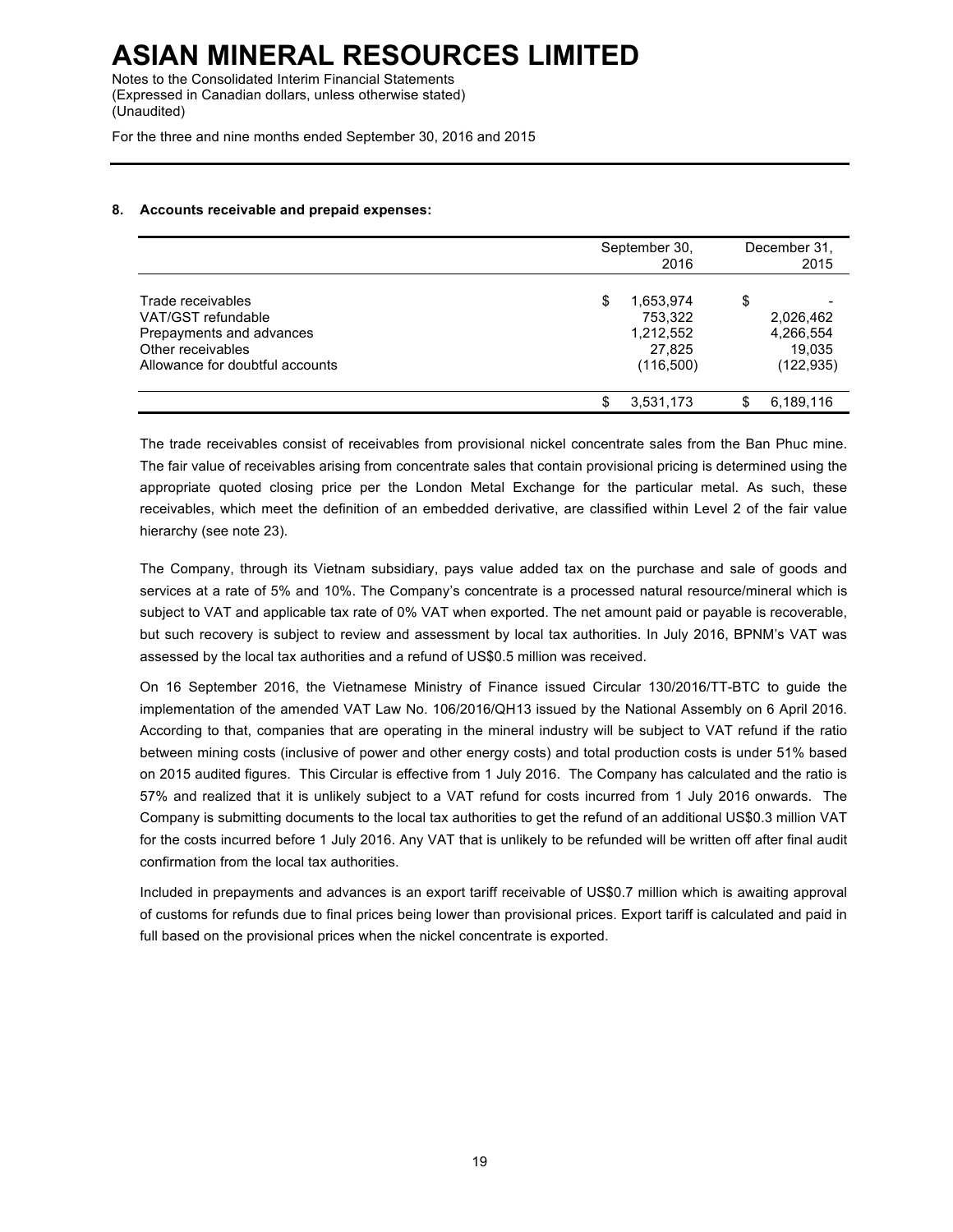Notes to the Consolidated Interim Financial Statements (Expressed in Canadian dollars, unless otherwise stated) (Unaudited)

For the three and nine months ended September 30, 2016 and 2015

## **9. Inventories:**

|                                                                                                        | September 30,<br>2016  |   | December 31.<br>2015              |
|--------------------------------------------------------------------------------------------------------|------------------------|---|-----------------------------------|
| Consumable materials and supplies<br>Work in process inventory $(1)$<br>Finished goods inventory $(2)$ | 2,068,472<br>2,583,407 | S | 2,924,046<br>237,948<br>3,543,415 |
|                                                                                                        | 4,651,879              |   | 6,705,409                         |

(1) The Company held nil tonnes of work in process nickel ore as of September 30, 2016 (December 31, 2015: 2,397 tonnes), which were carried at cost being the lesser of cost and net realizable value.

(2) The Company held 4,535 tonnes of nickel concentrate finished product as of September 30, 2016 (December 31, 2015: 5,726 tonnes), which were carried at the lesser of cost and net realizable value. For the ninemonths ended September 30, 2016, the Company recognized a \$1.4 million (2015: \$1.6 million) write-down of finished goods inventory to net realizable value.

## **10. Property, plant and equipment:**

|                                              |     | Building, infrastructure |                 | Furniture, office |                      |
|----------------------------------------------|-----|--------------------------|-----------------|-------------------|----------------------|
|                                              |     | mine, machinery, plant,  | Construction    | equipment and     |                      |
|                                              |     | motor vehicles           | in progress     | intangible assets | Total                |
| Cost (restated – note 2)                     |     |                          |                 |                   |                      |
| Balance at January 1, 2015                   | \$  | 75,450,660               | \$<br>2,298,855 | \$<br>3,285,650   | \$<br>81,035,165     |
| Additions                                    |     | 10,050,739               | (3,437,209)     |                   | 6,613,530            |
| Translation adjustment                       |     | 8,991,637                | 1,138,354       | 1,437,058         | 11,567,049           |
|                                              |     |                          |                 |                   |                      |
| Balance at December 31, 2015                 | \$  | 94,493,036               | \$              | \$<br>4,722,708   | \$<br>99,215,744     |
|                                              |     |                          |                 |                   |                      |
| Additions                                    |     | 274,045                  |                 |                   | 274,045              |
| Translation adjustment                       |     | 438,092                  |                 | (895, 389)        | (457,297)            |
| Balance at September 30, 2016                | \$  | 95,205,173               | \$              | \$<br>3,827,319   | \$<br>99,032,492     |
|                                              |     |                          |                 |                   |                      |
| Accumulated Depreciation (restated – note 2) |     |                          |                 |                   |                      |
| Balance at January 1, 2015                   | \$. | (32,870,274)             | \$              | \$<br>(945, 235)  | \$<br>(33,815,509)   |
| Depreciation expense                         |     | (27, 970, 359)           |                 | (525, 883)        | (28, 496, 242)       |
| Impairment                                   |     | (24, 694, 383)           |                 | (1,858,717)       | (26, 553, 100)       |
| Balance at December 31, 2015                 | \$  | (85, 535, 016)           | \$              | \$<br>(3,329,835) | \$<br>(88, 864, 851) |
|                                              |     |                          |                 |                   |                      |
| Depreciation expense                         |     | (9,633,280)              |                 | (483, 932)        | (10, 117, 212)       |
|                                              |     |                          |                 |                   |                      |
| Balance at September 30, 2016                | \$  | (95, 168, 296)           | \$              | \$<br>(3,813,767) | \$<br>(98,982,063)   |
|                                              |     |                          |                 |                   |                      |
| <b>Net Book Value</b>                        |     |                          |                 |                   |                      |
| Balance at December 31, 2015                 | \$  | 8,958,020                | \$              | \$<br>1,392,873   | \$<br>10,350,893     |
| Balance at September 30, 2016                | \$  | 36,877                   | \$              | \$<br>13,552      | \$<br>50,429         |

On transition from Canadian generally accepted accounting principles to IFRS, an assessment was performed to determine whether an impairment reserve was warranted and on the basis of the discounted cash flow analysis, an impairment in the amount of \$27.8 million was recorded.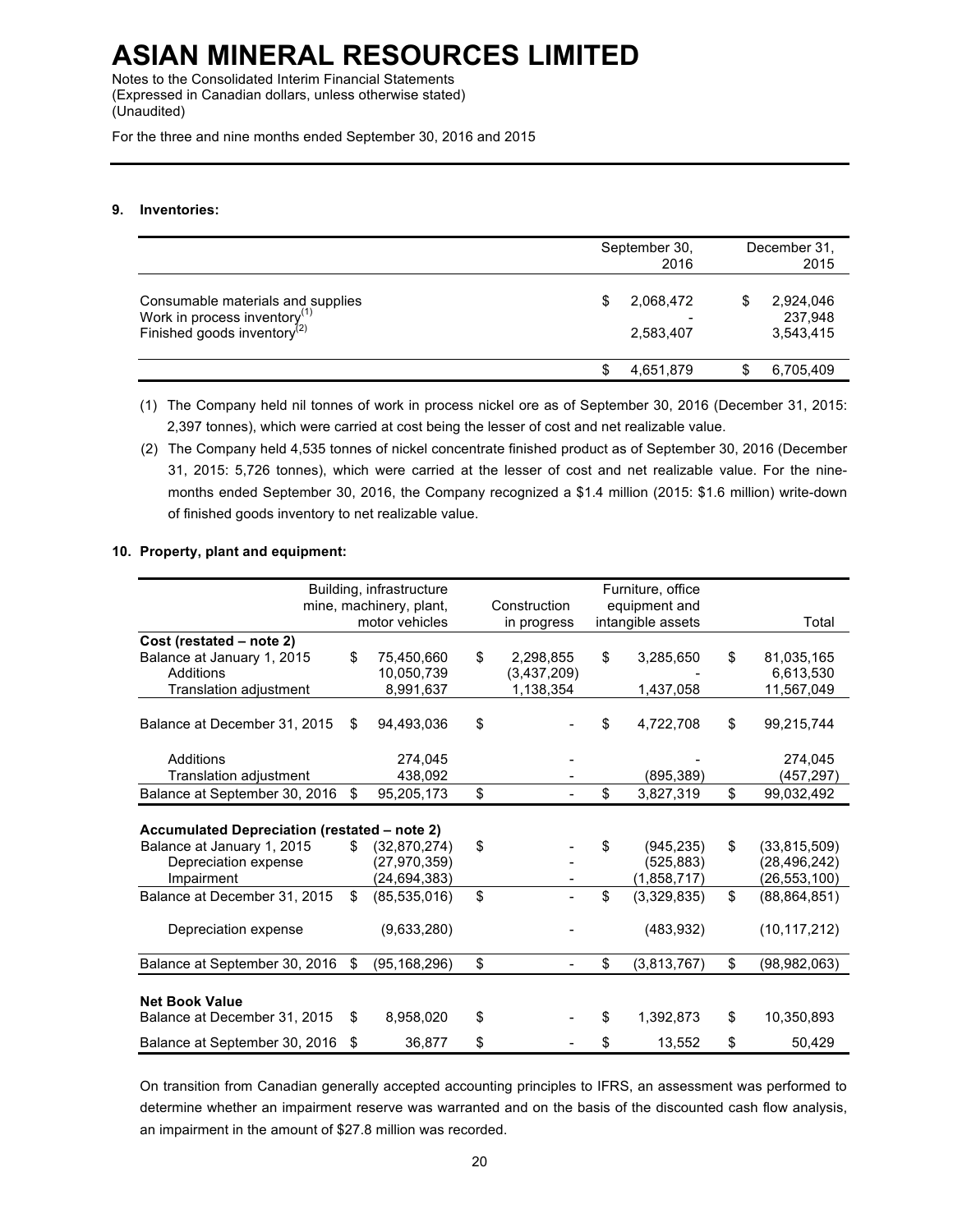Notes to the Consolidated Interim Financial Statements (Expressed in Canadian dollars, unless otherwise stated) (Unaudited)

For the three and nine months ended September 30, 2016 and 2015

## **10. Property, plant and equipment (continued):**

The recoverable amount of BPNM, which includes mineral interests, plant and equipment and working capital, is determined on an annual basis when indicators of impairment have been identified. At December 31, 2015, the Company determined there was an indicator of potential impairment of BPNM relating to the sustained decline in Nickel metal prices. The recoverable amount is based on the future cash flows expected to be derived from the operation of BPNM over its remaining mine life and represents BPNM's value-in-use. The cash flows are determined based on the life-of-mine after tax cash flow forecast which incorporate management's best estimates of future metal prices, production based on current estimates of recoverable reserves and resources, future operating costs and non-expansionary capital expenditures.

At December 31, 2015, the Company tested the recoverability of BPNM, given the aforementioned indicator of impairment, by estimating the recoverable amount of the BPNM cash-generating unit via a discounted cash flow model. The Company estimated future operating and capital costs, production grades and recoveries and considered published metal price forecasts. Due to the sensitivity of the recoverable amounts to the various factors mentioned and specifically long-term metal prices as well as unforeseen factors, any significant change in the key assumptions and inputs could result in additional impairment charges in future periods.

The key assumptions used in the impairment model included the following:

- Life of mine of approximately one year;
- Forecasted Nickel price of US\$9,000 to US\$11,000 per tonne;
- Average Nickel grades of 2.20%;
- Average Nickel recovery of 86%; and
- Risk-adjusted project specific discount rate of 16%.

At December 31, 2015, the carrying value of the BPNM cash-generating unit was \$39.7 million, which was greater than its estimated recoverable amount calculated on a discounted cash flow basis of \$13.1 million, which included \$2.7 million of working capital,. The Company considers use of its internal discounted cash flow economic models as a proxy for the calculation of value-in-use. Based on the above assessment, at December 31, 2015, the Company recorded an impairment charge related to the BPNM mine of \$26.6 million.

Management continues to assess the mining and processing operations against nickel prices. Given the sustained low nickel price environment and forecasted nickel prices, a full review of the mining schedule and economic viability of mining was conducted. It was determined at current pricing levels it would not be economically viable to continue mining beyond September 2016. The current ore reserve will be completed by September 2016 and the Company has placed the Ban Phuc mine on care and maintenance at the start of the fourth quarter 2016. The exploration potential at Ban Phuc remains a key strategic opportunity in the overall growth plan for AMR's Ban Phuc projects and remains the key focus for AMR's growth plan.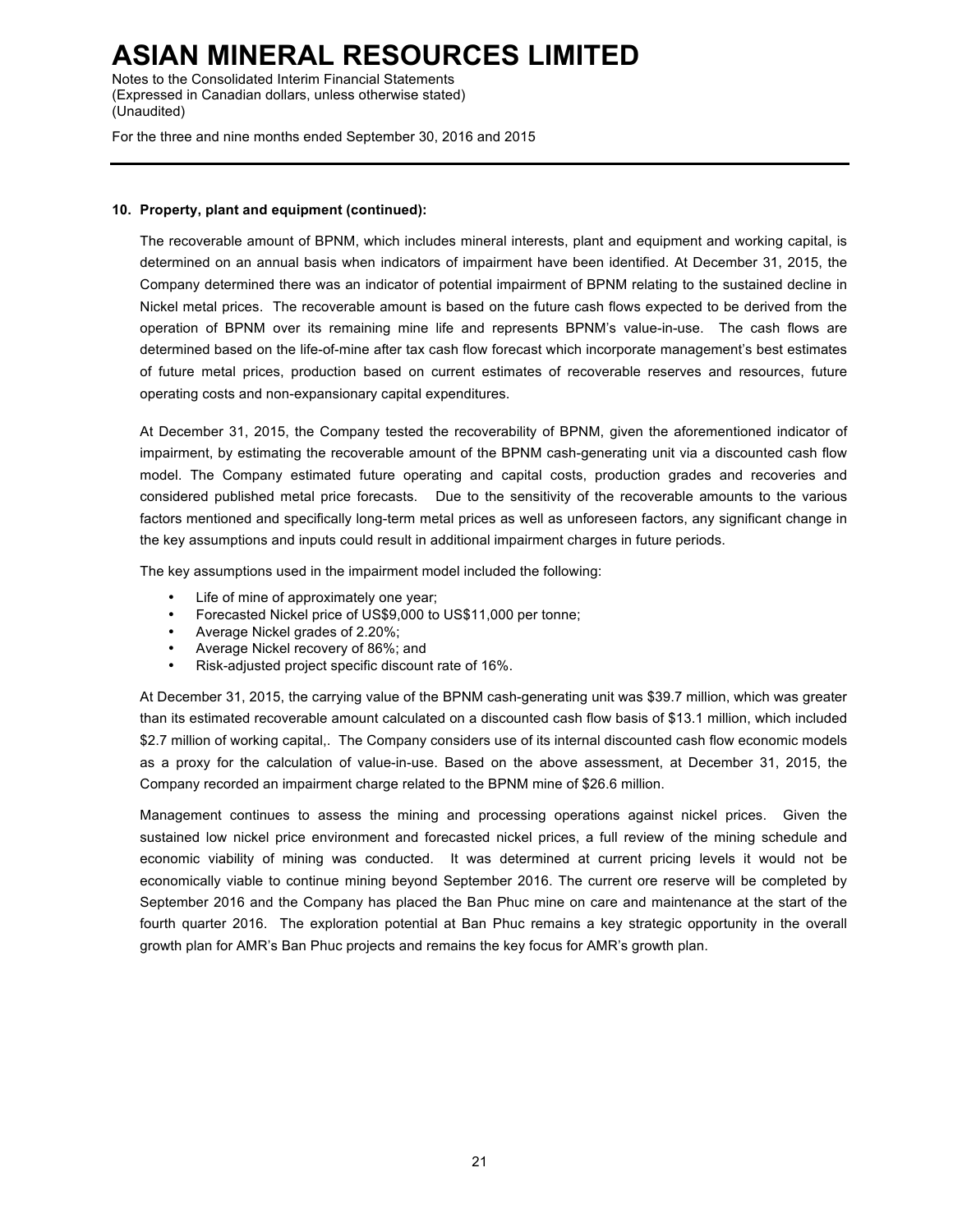Notes to the Consolidated Interim Financial Statements (Expressed in Canadian dollars, unless otherwise stated) (Unaudited)

For the three and nine months ended September 30, 2016 and 2015

## **11. Mineral property interest:**

|                                       | September 30,<br>2016       |     | December 31.<br>2015  |  |
|---------------------------------------|-----------------------------|-----|-----------------------|--|
| Ban Phuc Project Area<br>Amortization | \$<br>298,399<br>(298, 399) | \$  | 492,964<br>(194, 565) |  |
|                                       |                             | ۰D. | 298,399               |  |

The Company's mineral property interest is in the Ban Phuc Project Area in Vietnam. The Ban Phuc mine commenced operations on November 1, 2013, at which time construction-in-progress amounts were transferred to appropriate categories of mineral properties, plant and equipment and the Company commenced depreciating these assets based on their useful lives from that date.

## **12. Trade payables and accrued liabilities:**

|                                                |   | September 30,<br>2016               |     | December 31,<br>2015                |
|------------------------------------------------|---|-------------------------------------|-----|-------------------------------------|
| Trade payables<br>Taxes<br>Accrued liabilities | S | 3,384,581<br>3,061,543<br>1,080,507 | S   | 6,132,995<br>7,316,720<br>1,562,672 |
|                                                |   | 7,526,631                           | \$. | 15,012,387                          |

Taxes include royalty tax, environmental protection fee, foreign contractor withholding tax and payroll tax.

## **13. Provision for closure and rehabilitation:**

Based on the Environmental Impact Assessment ("EIA"), and Environment Resettlement and Rehabilitation Program ("ERRP"), as previously submitted to the authorities for the Ban Phuc project, the Ministry of Natural Resources and Environment ("MONRE") provides confirmation of the estimate for closure and rehabilitation. On this basis, the financial statements reflect a provision for site closure and rehabilitation as at September 30, 2016 in the amount of \$420,972 (December 31, 2015: \$444,219). As of September 30, 2016, the Company has deposited with MONRE \$329,067 (December 31, 2015: \$315,336) as an advance deposit for future closure and rehabilitation expenditures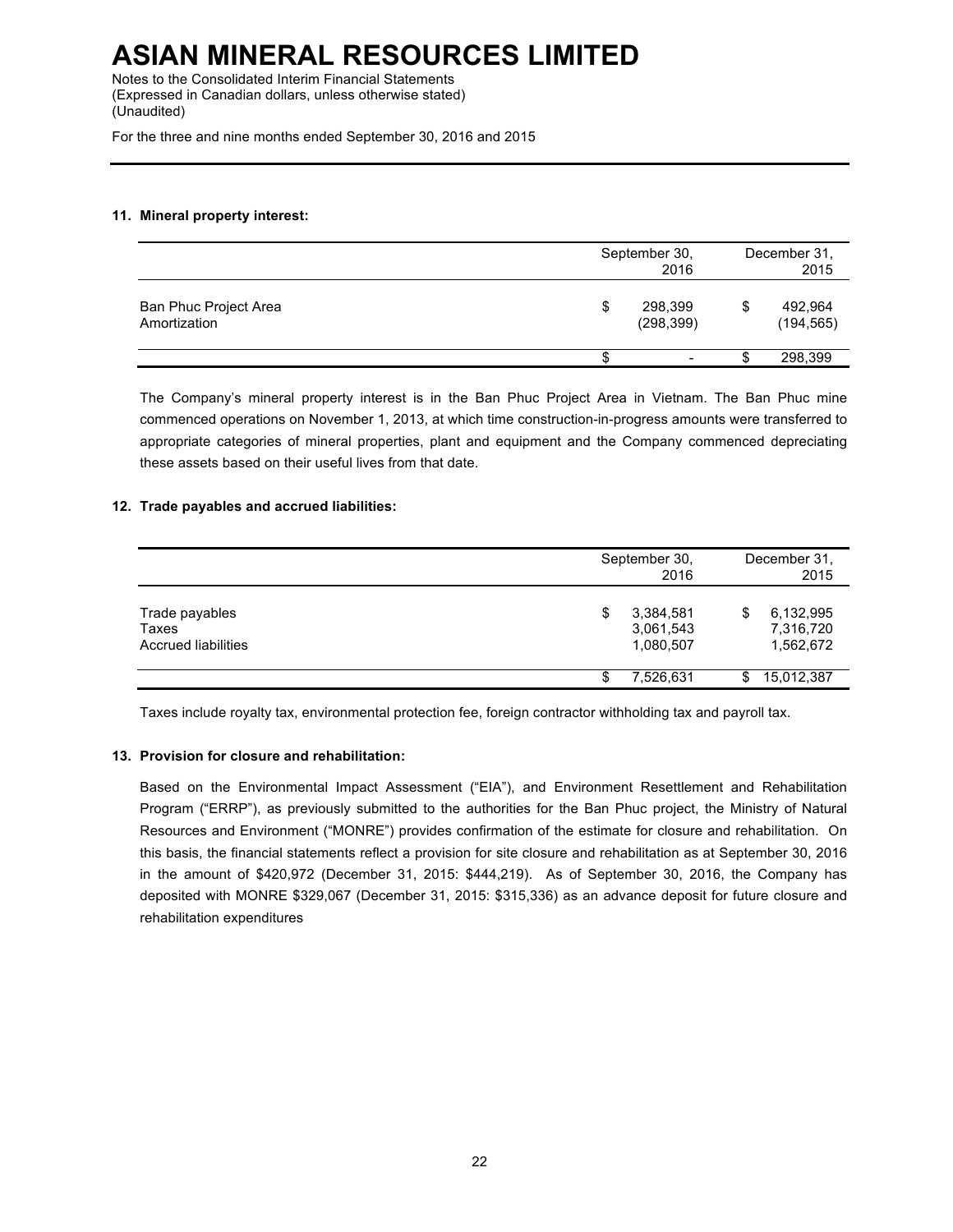Notes to the Consolidated Interim Financial Statements (Expressed in Canadian dollars, unless otherwise stated) (Unaudited)

For the three and nine months ended September 30, 2016 and 2015

## **14. Other non-current liabilities:**

|                                  | September 30,<br>2016     | December 31,<br>2015      |
|----------------------------------|---------------------------|---------------------------|
| Mining rights grant fee<br>Other | 1,141,473<br>S<br>237,953 | 1,204,510<br>S<br>251,095 |
|                                  | 1,379,426                 | 1,455,605<br>S            |

The Company has recorded a mining rights grant fee for the right to exploit minerals at Ban Phuc, based on reserve tonnes, as outlined in Mineral Law 2010, Decree 15 and 203 issued by the Vietnamese government and Decision 288 issued by MONRE.

On February 6, 2015, the Company received Decision No. 288/QD-BTNMT issued by the MONRE to amend the contents specified in the Mineral Mining License (the "Decision"). In the Decision, the mining rights grant fee was revised to \$2.9 million and is payable in annual installments over the three years from 2015 to 2017.

## **15. Share capital:**

(a) Authorized:

The Company's share capital consists of an unlimited number of common shares without par value.

(b) Issued and outstanding:

|                                                                                    | Number      |                  |
|------------------------------------------------------------------------------------|-------------|------------------|
|                                                                                    | of shares   | Amount           |
| Balance, January 1, 2015                                                           | 778,995,042 | 128,236,565<br>S |
| Issued during the period:<br>Shares issued in lieu of directors fees (note 15c(i)) | 550.000     | 27,500           |
| Balance, December 31, 2015                                                         | 779.545.042 | 128.264.065      |
| Issued during the period:<br>Shares issued in lieu of bonus (note 15c(i))          | 9,375,800   | 468.790          |
| Balance, September 30, 2016                                                        | 788.920.842 | 128.732.855<br>S |

### (c) Share-based compensation:

(i) Common shares:

Shares were issued to certain senior management for payment of 2015 annual bonuses in lieu of cash. The Company issued 9,375,800 common shares in payment of \$468,790 bonus payable.

In 2013, certain directors entered into compensation agreements to receive common shares of the Company in lieu of directors' fees. During the quarter ended September 30, 2016, no common shares were issued for services rendered (2015: 550,000 shares with a fair value of \$27,500).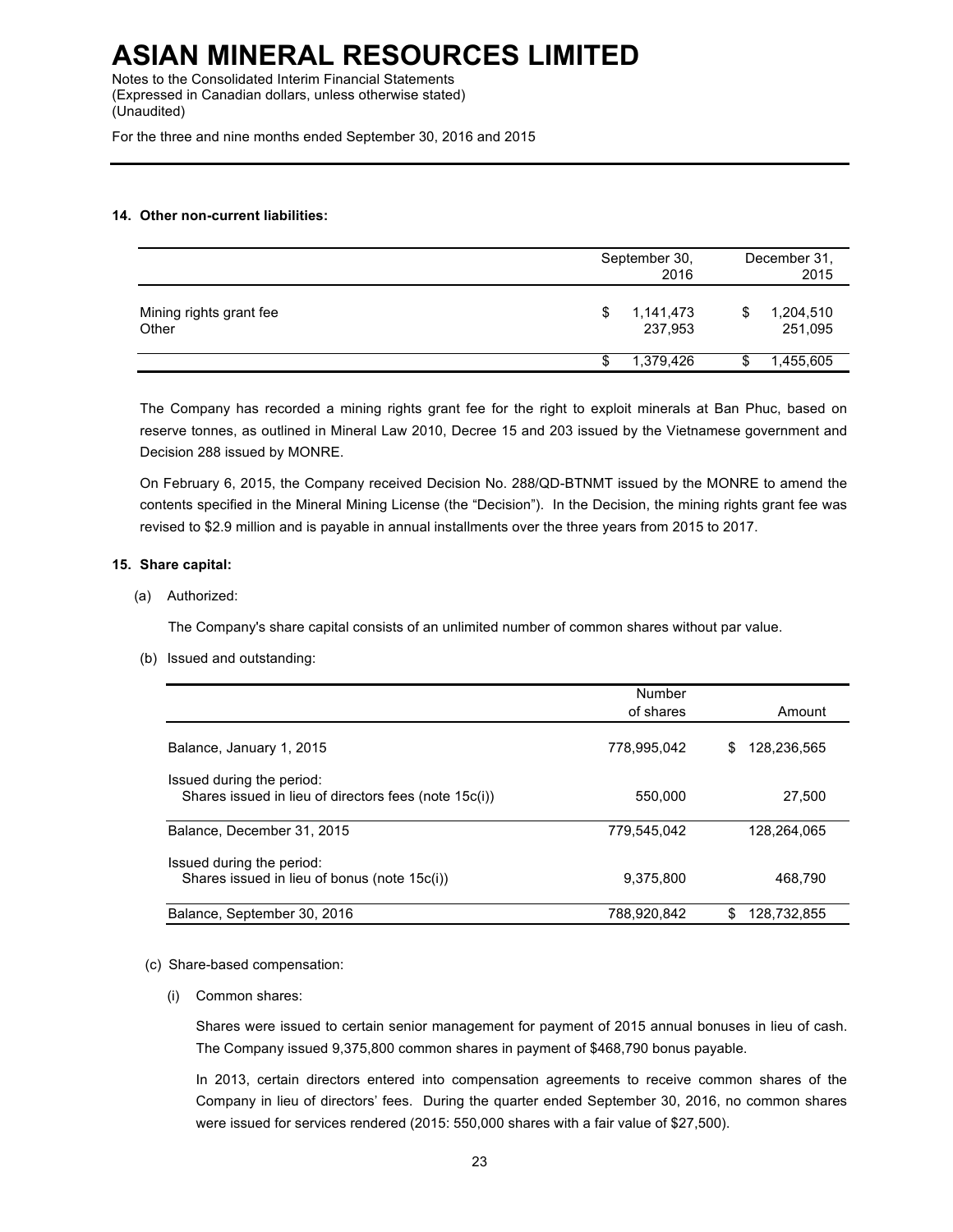Notes to the Consolidated Interim Financial Statements (Expressed in Canadian dollars, unless otherwise stated) (Unaudited)

For the three and nine months ended September 30, 2016 and 2015

## **15. Share capital (continued):**

- (c) Share-based compensation (continued):
	- (ii) Common share options:

The Company grants share purchase options pursuant to the policies of the TSX-Venture Exchange with respect to eligible persons, exercise price, maximum term, vesting, maximum options per person and termination of eligible person status. The purpose of the share purchase options is to retain and motivate management, staff, consultants and other qualified individuals by providing them with the opportunity, through share options, to acquire a proprietary interest in the Company and benefit from its growth.

2015 share option grants:

The Company granted 7,000,000 share options under the share option plan on October 1, 2015. The options, which expire on October 1, 2020, are exercisable at \$0.05 per share. The options vested in equal tranches of 3,500,000 on October 2, 2015 and December 31, 2015.

During the three months ended September 30, 2016 and 2015, the Company recognized nil share-based payment expense.

The continuity of outstanding share purchase options for the period ended September 30, 2016 is as follows:

| Expiry dates                            | Exercise<br>prices (1) | <b>Balance</b><br>December 31.<br>2015 | Granted | Exercised | Expired/<br>cancelled/<br>forfeited | Balance<br>September 30,<br>2016 |
|-----------------------------------------|------------------------|----------------------------------------|---------|-----------|-------------------------------------|----------------------------------|
|                                         |                        |                                        |         |           |                                     |                                  |
| July 17, 2017                           | \$0.10                 | 4.007.517                              |         |           |                                     | 4.007.517                        |
| November 16, 2017                       | \$0.10                 | 1,600,000                              |         |           | (700,000)                           | 900,000                          |
| August 23, 2018                         | \$0.05                 | 1.100.000                              |         |           | (700.000)                           | 400.000                          |
| October 23, 2018                        | \$0.05                 | 2.713.308                              |         |           |                                     | 2,713,308                        |
| February 1, 2019                        | \$0.08                 | 2,536,682                              |         |           |                                     | 2,536,682                        |
| August 22, 2019                         | \$0.05                 | 2,000,000                              |         |           |                                     | 2,000,000                        |
| November 5, 2019                        | \$0.05                 | 1,740,777                              |         |           |                                     | 1,740,777                        |
| October 2, 2020                         | \$0.05                 | 7.000.000                              |         |           |                                     | 7,000,000                        |
|                                         |                        | 22,698,284                             |         |           | (1,400,000)                         | 21.298.284                       |
|                                         |                        |                                        |         |           |                                     |                                  |
| Weighted average exercise price         |                        | \$0.07                                 |         |           |                                     | \$0.07                           |
|                                         |                        |                                        |         |           |                                     |                                  |
| Weighted average remaining life (years) |                        | 3.30                                   |         |           |                                     | 2.62                             |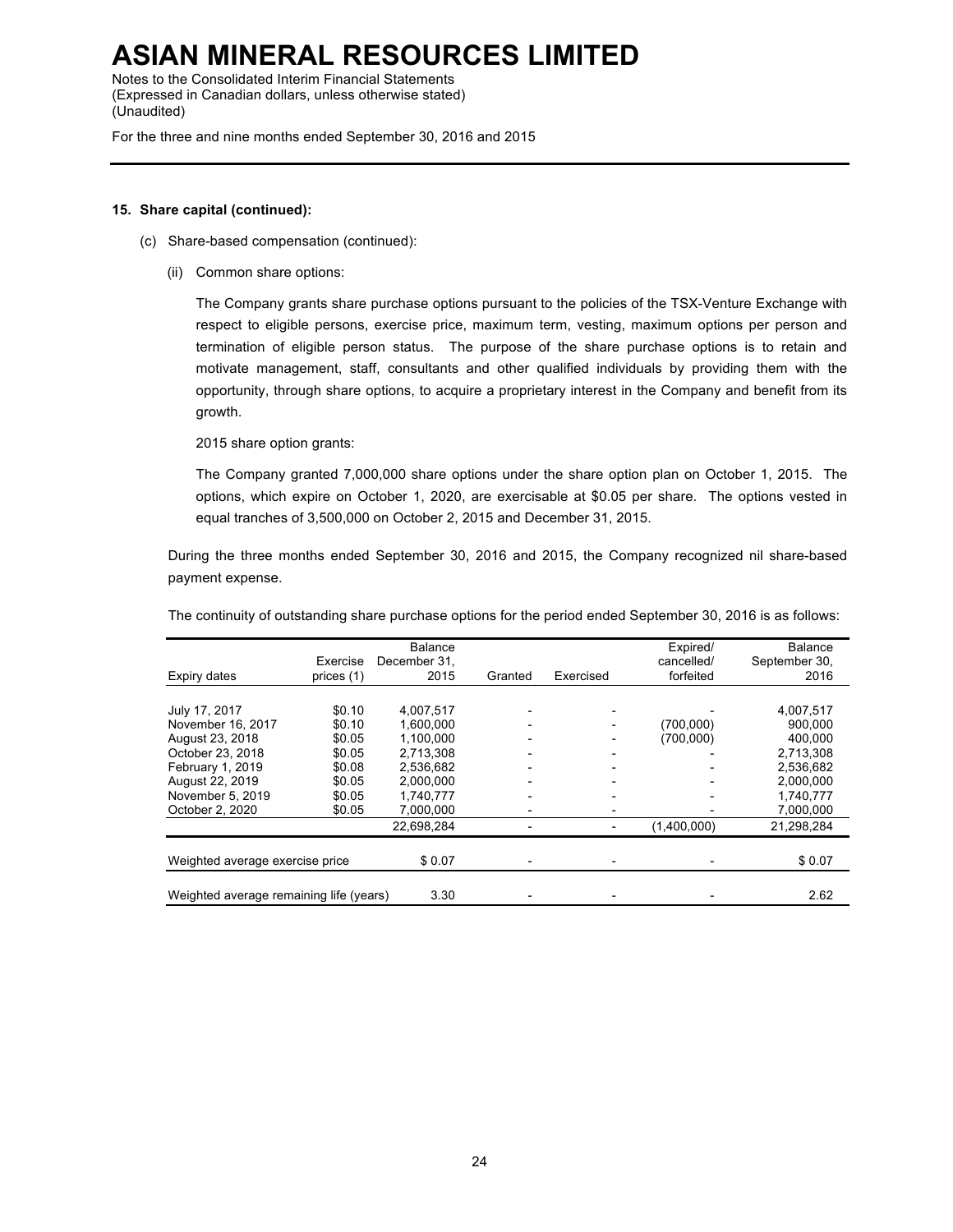Notes to the Consolidated Interim Financial Statements (Expressed in Canadian dollars, unless otherwise stated) (Unaudited)

For the three and nine months ended September 30, 2016 and 2015

### **15. Share capital (continued):**

(c) Share-based compensation (continued):

The continuity of outstanding share purchase options for the period ended September 30, 2015 is as follows:

| Expiry dates                            | Exercise<br>prices (1) | <b>Balance</b><br>December 31.<br>2014 | Granted | Exercised      | Expired/<br>cancelled/<br>forfeited | <b>Balance</b><br>September 30,<br>2015 |
|-----------------------------------------|------------------------|----------------------------------------|---------|----------------|-------------------------------------|-----------------------------------------|
|                                         |                        |                                        |         |                |                                     |                                         |
| July 17, 2017                           | \$0.10                 | 4,007,517                              |         |                |                                     | 4,007,517                               |
| November 16, 2017                       | \$0.10                 | 2,400,000                              |         |                | (800,000)                           | 1,600,000                               |
| February 14, 2018                       | \$0.05                 | 1,000,000                              |         |                | (1,000,000)                         |                                         |
| August 23, 2018                         | \$0.05                 | 1.900.000                              |         |                | (800,000)                           | 1,100,000                               |
| October 23, 2018                        | \$0.05                 | 2,713,308                              |         |                |                                     | 2,713,308                               |
| February 1, 2019                        | \$0.08                 | 2,936,934                              |         |                | (400, 252)                          | 2,536,682                               |
| August 22, 2019                         | \$0.05                 | 2,000,000                              |         | $\overline{a}$ |                                     | 2,000,000                               |
| November 5, 2019                        | \$0.05                 | 2,481,647                              |         | $\overline{a}$ | (740, 870)                          | 1,740,777                               |
|                                         |                        | 19.439.406                             |         |                | (3,741,122)                         | 15,698,284                              |
|                                         |                        |                                        |         |                |                                     |                                         |
| Weighted average exercise price         |                        | \$0.07                                 |         |                | \$0.06                              | \$0.07                                  |
| Weighted average remaining life (years) |                        | 3.64                                   |         |                |                                     | 2.90                                    |

(1) In February 2014, the exercise price on the share options expiring on February 14, August 23 and October 23, 2018 were reduced from \$0.10 to \$0.05, in conjunction with new Toronto Stock Venture Exchange guidelines on the minimum exercise price. In 2014, \$135,746 and \$77,154 were recognized due to change in exercise price for 2014 and 2013 respectively.

As at September 30, 2016, 21,298,284 share purchase options were exercisable (2015: 17,839,406 options). These options have a weighted average exercise price of \$0.07 (2015: \$0.07).

(d) Share purchase warrants:

The continuity of outstanding share purchase warrants for the year ended September 30, 2016 is as follows:

| Expiry dates                            | Exercise<br>prices | <b>Balance</b><br>December 31,<br>2015 | Granted                  | Exercised                | Expired<br>cancelled | <b>Balance</b><br>September 30,<br>2016 |
|-----------------------------------------|--------------------|----------------------------------------|--------------------------|--------------------------|----------------------|-----------------------------------------|
| May 25, 2017                            | \$0.10             | 54,166,667                             | $\overline{\phantom{0}}$ |                          |                      | 54,166,667                              |
| Weighted average exercise price         |                    | \$0.10                                 |                          |                          |                      | \$0.10                                  |
| Weighted average remaining life (years) |                    | 1.40                                   |                          | $\overline{\phantom{0}}$ | ۰                    | 0.65                                    |

The continuity of outstanding share purchase warrants for the year ended September 30, 2015 is as follows:

| Expiry dates                            | Exercise<br>prices | <b>Balance</b><br>December 31,<br>2014 | Granted | Exercised                | <b>Balance</b><br>Expired September 30,<br>cancelled<br>2015 |
|-----------------------------------------|--------------------|----------------------------------------|---------|--------------------------|--------------------------------------------------------------|
| May 25, 2017                            | \$0.10             | 54,166,667                             |         | $\overline{\phantom{a}}$ | 54,166,667                                                   |
| Weighted average exercise price         |                    | \$0.10                                 |         | $\overline{\phantom{a}}$ | \$0.10                                                       |
| Weighted average remaining life (years) |                    | 2.40                                   |         | $\overline{\phantom{a}}$ | 1.65                                                         |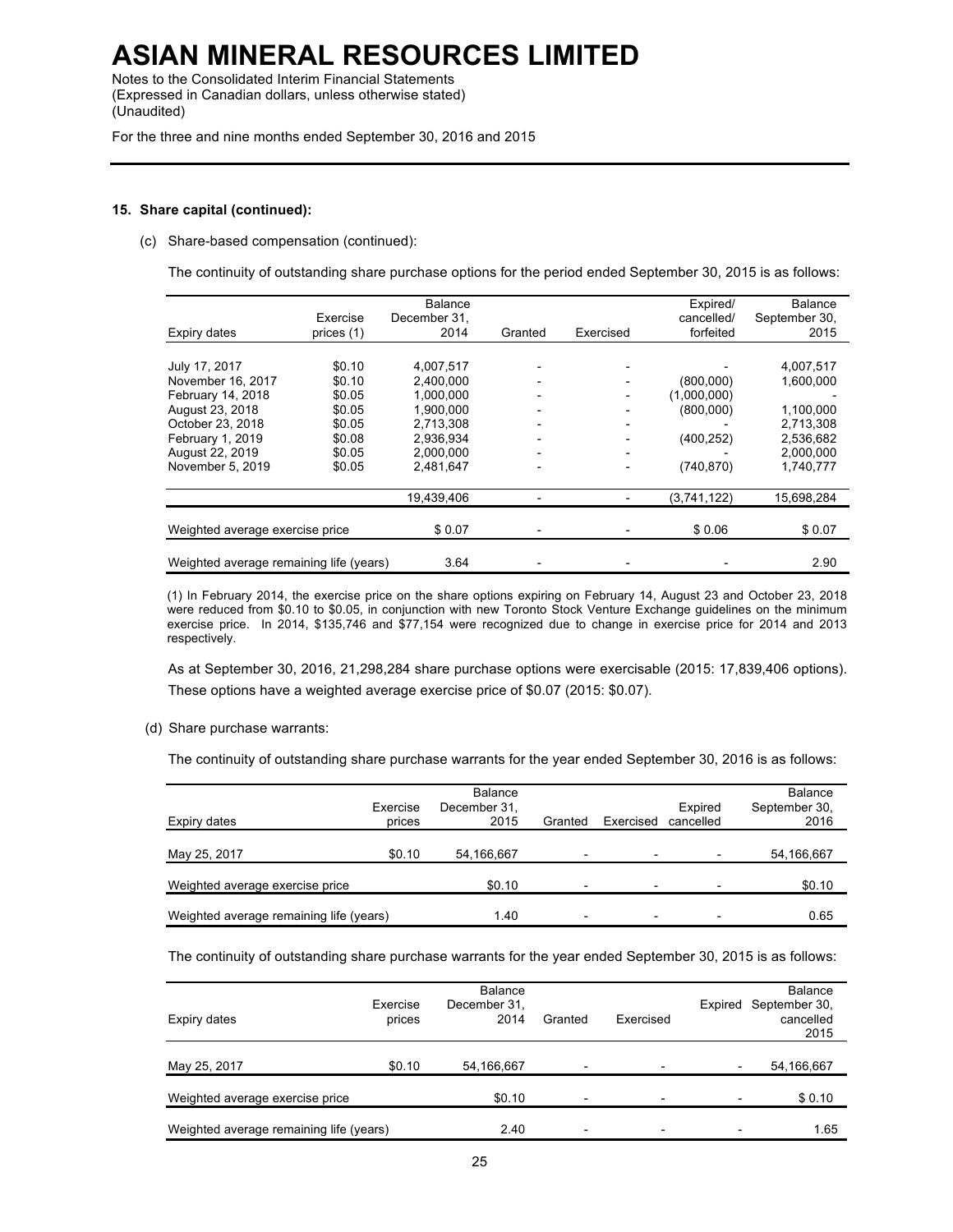Notes to the Consolidated Interim Financial Statements (Expressed in Canadian dollars, unless otherwise stated) (Unaudited)

For the three and nine months ended September 30, 2016 and 2015

## **15. Share capital (continued):**

(e) Loss per share:

The earnings and weighted average number of outstanding shares used in the calculation of basic and diluted earnings per share are as follows:

|                                                                                                        |    | September 30<br>2016 | September 30<br>2015<br>Restated |             |  |
|--------------------------------------------------------------------------------------------------------|----|----------------------|----------------------------------|-------------|--|
| Net loss used in the calculation of basic EPS<br>Weighted average number of outstanding shares for the | S  | (2, 266, 763)        | \$                               | (5.528.086) |  |
| purpose of basic EPS                                                                                   |    | 788,920,842          |                                  | 779,545,042 |  |
| Weighted average number of outstanding shares used in the<br>calculation of diluted EPS                |    | 788,920,842          |                                  | 779,545,042 |  |
| Basic loss per share                                                                                   | \$ | (0.00)               | \$                               | (0.01)      |  |
| Diluted loss per share                                                                                 | \$ | (0.00)               | S                                | (0.01)      |  |

## **16. Revenue:**

|                                        | Three months                | Three months                | Nine months                 | Nine months                  |
|----------------------------------------|-----------------------------|-----------------------------|-----------------------------|------------------------------|
|                                        | ended Sep 30<br>2016        | ended Sep 30<br>2015        | ended Sep 30<br>2016        | Sep 30<br>ended<br>2015      |
| Nickel concentrate sales<br>Export tax | \$13.499.224<br>(2,560,963) | \$12,863,878<br>(2,507,766) | \$42,802,572<br>(8,275,049) | \$65,537,936<br>(12,849,116) |
|                                        | \$10,938,261                | \$10,356,112                | \$34,527,523                | \$52,688,820                 |

## **17. Production costs:**

|                                                                                                                                        |    | Three months<br>ended September<br>30.2016   |   | Three months<br>ended September<br>30.2015           | Nine months<br>ended September ended September<br>30.2016 | Nine months<br>30, 2015                                     |
|----------------------------------------------------------------------------------------------------------------------------------------|----|----------------------------------------------|---|------------------------------------------------------|-----------------------------------------------------------|-------------------------------------------------------------|
| Mine production costs<br>Processing costs<br>Other production costs<br>Changes in inventories of finished<br>goods and work in process | S  | 3,218,562<br>870.595<br>101.946<br>2,357,274 | S | 6,268,830<br>1.638.267<br>1,115,532<br>(7, 293, 059) | \$<br>12,405,571<br>3,531,559<br>1,487,540<br>1,221,655   | \$<br>19,874,983<br>4,893,234<br>3,657,995<br>(7, 542, 600) |
| <b>Production costs</b><br>Depreciation and amortization                                                                               |    | 6.548.377<br>2,978,159                       |   | 1.729.570<br>7,613,057                               | 18.646.325<br>10,111,091                                  | 20.883.612<br>22,649,409                                    |
|                                                                                                                                        | \$ | 9,526,536                                    | S | 9,342,627                                            | \$<br>28,757,416                                          | \$<br>43,533,021                                            |

### **18. General and administrative expenses:**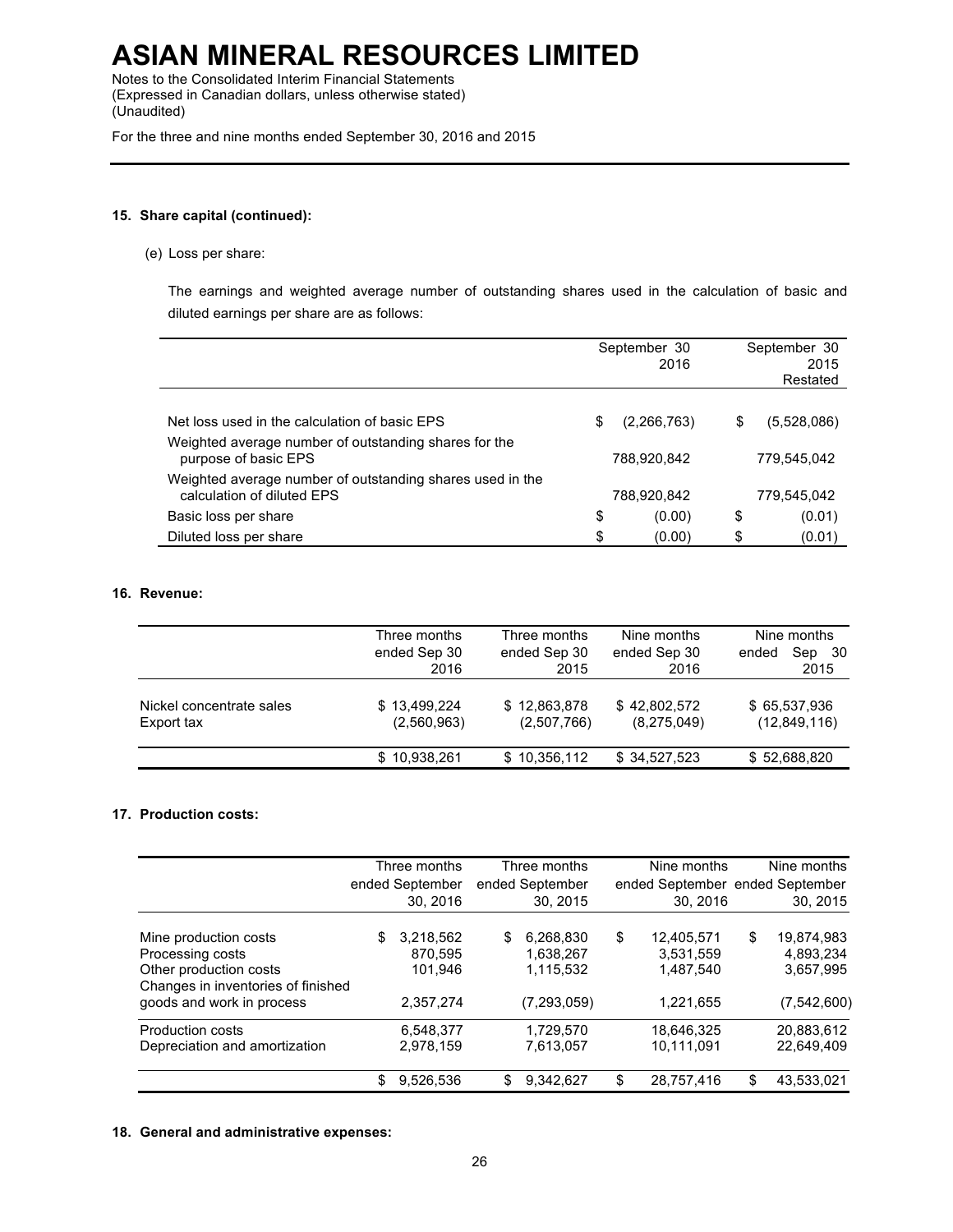Notes to the Consolidated Interim Financial Statements (Expressed in Canadian dollars, unless otherwise stated) (Unaudited)

For the three and nine months ended September 30, 2016 and 2015

|                                                                                                  | ended September | Three months<br>30, 2016                             |    | Three months<br>ended September<br>30, 2015           | Nine months<br>30, 2016                                         |    | Nine months<br>ended September ended September<br>30, 2015 |
|--------------------------------------------------------------------------------------------------|-----------------|------------------------------------------------------|----|-------------------------------------------------------|-----------------------------------------------------------------|----|------------------------------------------------------------|
| Salaries, wages and benefits<br>Taxes and fees<br>Professional and regulatory<br>Travel<br>Other | \$              | 396,496<br>226,512<br>1,103,276<br>27,995<br>374,574 | \$ | 1,063,611<br>311,537<br>166,862<br>168.906<br>432,279 | \$<br>1,383,212<br>1,320,170<br>1,345,834<br>195,158<br>825.725 | \$ | 2,767,449<br>865,324<br>191,063<br>368.223<br>1,418,264    |
|                                                                                                  | \$.             | 2,128,853                                            | S. | 2,143,195                                             | \$<br>5,070,099                                                 | S  | 5,610,323                                                  |

## **19. Finance expense:**

|                                                                                              | Three months<br>ended September<br>30, 2016 |   | Three months<br>ended September<br>30, 2015 | Nine months<br>ended September ended September<br>30.2016 |             | Nine months<br>30, 2015         |
|----------------------------------------------------------------------------------------------|---------------------------------------------|---|---------------------------------------------|-----------------------------------------------------------|-------------|---------------------------------|
| Interest expense on bank term loan<br>Foreign contractor tax on<br>interest expense<br>Other | \$<br>63.700<br>(29,846)                    | S | 292.783<br>39.995<br>16.815                 | \$<br>156.127<br>(50,048)                                 | S<br>$\sim$ | 779.371<br>111.311<br>(26, 085) |
|                                                                                              | \$<br>33.854                                | S | 349.593                                     | \$<br>106.079                                             | \$          | 864,597                         |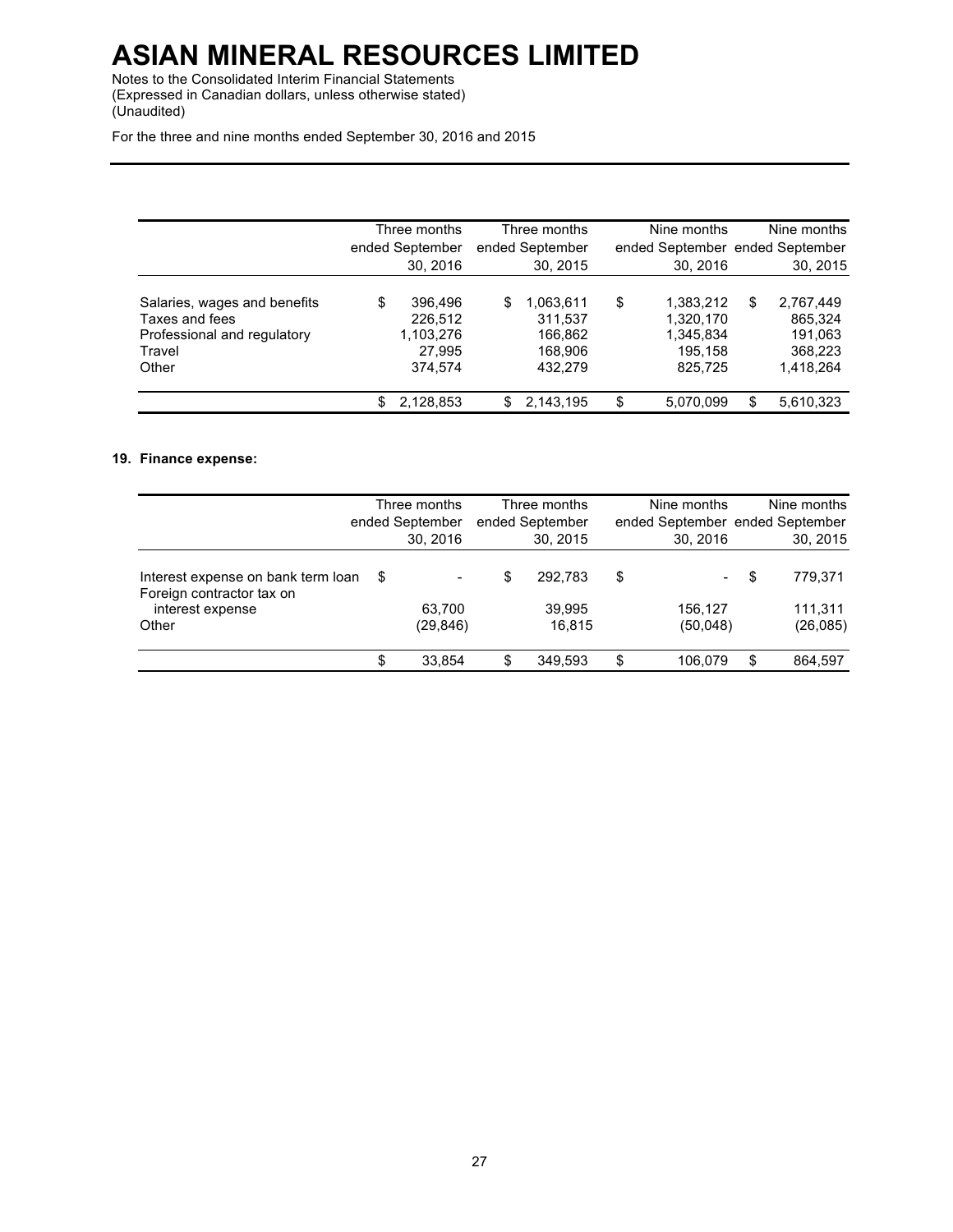Notes to the Consolidated Interim Financial Statements (Expressed in Canadian dollars, unless otherwise stated) (Unaudited)

For the three and nine months ended September 30, 2016 and 2015

### **20. Related party transactions:**

(a) Balances receivable and payable:

The amounts due to related parties and included in accounts payable, are non-interest bearing, unsecured and due on demand, and comprise the following:

|                           | September 30, 2016 |   | December 31, 2015 |  |
|---------------------------|--------------------|---|-------------------|--|
| Due to executive officers | 45.500             | S | 468.790           |  |
|                           | 45.500             | S | 468,790           |  |

## (b) Key management personnel:

Key management personnel includes the salaries and consulting fees paid and/or accrued to the Company's senior officers and directors as follows:

|                                               |   | Three months<br>ended Sep 30<br>2016 |   | Three months<br>ended Sep 30<br>2015 |    | Nine months<br>ended Sep 30<br>2016 |   | Nine months<br>Sep 30<br>ended<br>2015 |
|-----------------------------------------------|---|--------------------------------------|---|--------------------------------------|----|-------------------------------------|---|----------------------------------------|
| Salary and consulting fees<br>Directors' fees | S | 215.695<br>-                         | S | 689.832                              | S  | 650.143                             | S | 1,342,539<br>124.920                   |
|                                               |   | 215.695                              | S | 689.832                              | \$ | 650.143                             |   | 1,467,459                              |

### (c) Pala Investments Limited:

During 2012, as a result of a series of equity transactions, Pala Investments Limited ("Pala") became a controlling shareholder of the Company.

On March 28, 2013, Pala purchased 158,845,081 common shares of the Company pursuant to the exercise of its basic subscription privilege in full under the Company's rights offering (note 15(c)(i)). In addition, Pala purchased 88,762,232 common shares of the Company pursuant to a standby commitment provided as part of the rights offering.

As a result of this transaction, Pala owns and controls, directly or indirectly, 569,813,827 common shares of the Company and 54,166,667 share purchase warrants to purchase common shares of the Company (note 15(d)).

During the period ended September 30, 2016, the Company accrued \$0.5 million payable to Pala for advisory fees from 1 July 2015 to 30 September 2016 and traveling costs reimbursement (September 30, 2015: the Company paid \$0.2 million in advisory fees and traveling costs reimbursement to Pala).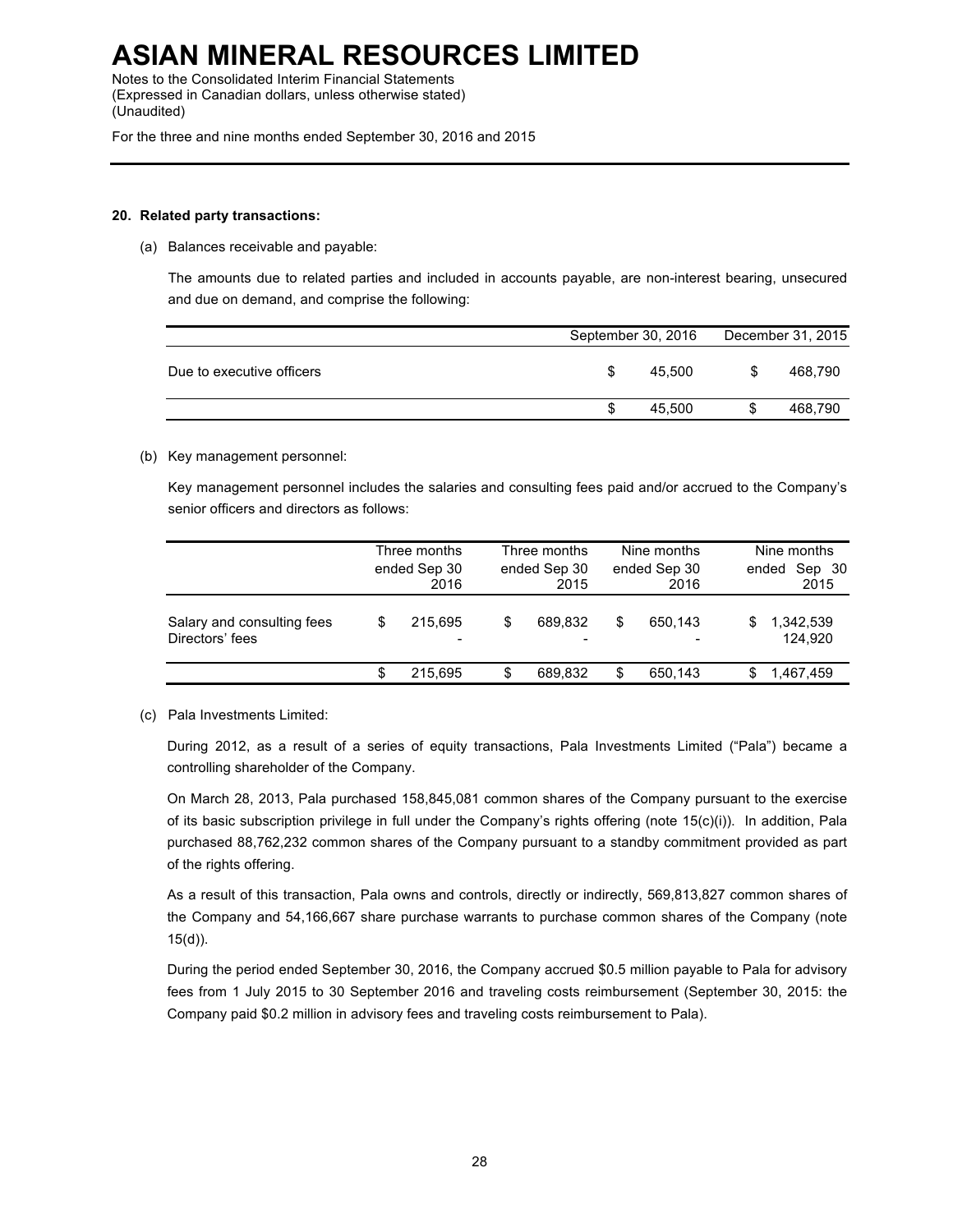Notes to the Consolidated Interim Financial Statements (Expressed in Canadian dollars, unless otherwise stated) (Unaudited)

For the three and nine months ended September 30, 2016 and 2015

## **21. Segment information:**

The Company conducts its business as a single reportable operating segment, being the exploration and development of mineral properties in Vietnam. Geographical information is as follows as at and for the 3-months ended:

| September 30, 2016            | Canada<br>Vietnam |    | Other       | Total     |                  |
|-------------------------------|-------------------|----|-------------|-----------|------------------|
| Sale revenue                  | \$                | \$ | 10,938,261  | \$        | \$<br>10,938,261 |
| Interest income               | 1,502             |    |             |           | 1,502            |
| Loss for the period           | (86, 818)         |    | (2,081,729) | (98, 216) | (2, 266, 763)    |
| Non-current assets            |                   |    | 50,429      |           | 50,429           |
| Total assets                  | 2,972,313         |    | 10,622,563  | 99,433    | 13,694,309       |
| September 30, 2015 - Restated | Canada            |    | Vietnam     | Other     | Total            |
|                               |                   |    |             |           |                  |
| Sales revenue                 | \$                | \$ | 10,356,112  | \$        | \$<br>10,356,112 |
| Interest income               | 263               |    | 7,850       |           | 8,113            |
| Loss for the period           | (651, 299)        |    | (4,820,445) | (56, 342) | (5,528,086)      |
| Non-current assets            |                   |    | 37,527,675  | 329,444   | 37,857,119       |
| Total assets                  | 122,441           |    | 57,646,568  | 330,150   | 58,099,159       |

## **22. Supplemental cash flow information:**

|                                                |   | 2016  |  |       |  |
|------------------------------------------------|---|-------|--|-------|--|
| Supplemental information:<br>Interest received | S | 1.502 |  | 8.113 |  |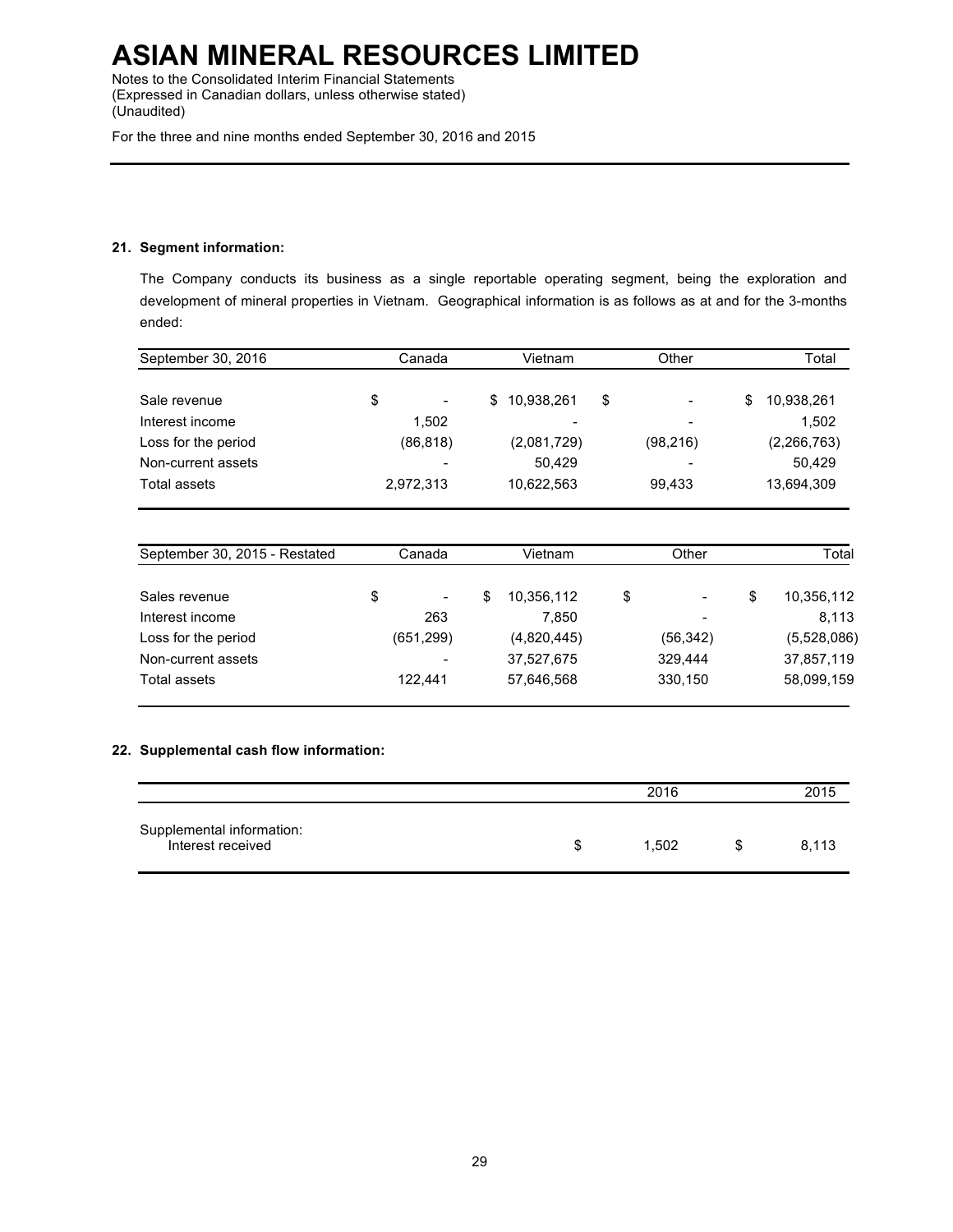Notes to the Consolidated Interim Financial Statements (Expressed in Canadian dollars, unless otherwise stated) (Unaudited)

For the three and nine months ended September 30, 2016 and 2015

## **23. Financial risk management:**

(a) Credit risk:

Credit risk is the risk of an unexpected loss if a customer or third party to a financial instrument fails to meet its contractual obligations. The Company is subject to credit risk on the cash balances at the bank, its shortterm guaranteed investment certificates and accounts receivable. The majority of the Company's cash balances are held with a Vietnam International Bank which is 20% owned by the Commonwealth Bank of Australia and in the view of the Board is considered trustworthy. A portion of funds are held with the ANZ Vietnam Bank Limited which is a creditworthy international bank. The Company only deals with reputable financial institutions and regularly assesses international exposure and market risk. The Company has a small investment in Canadian based banking institutions, authorized under the Bank Act to accept deposits, which may be eligible for deposit insurance provided by the Canadian Deposit Insurance Corporation. As at September 30, 2016, the Company had \$1.7 million of trade receivables and \$2.0 million of prepaid and other receivables which are not considered past due. The Company's accounts receivables comprise receivables on the sale of nickel concentrate with all sales made to Jinchuan Group Limited and due to the nature of the customer, the Board does not consider there to be any significant credit risk for receipt of revenues, which are paid within 30 days and value added tax receivables refundable by the Vietnamese government within 12 months.

(b) Liquidity risk:

Liquidity risk is the risk that the Company will not be able to meet its financial obligations as they fall due. The Company has in place a planning and budgeting process to aid in determining the funds required to support normal operating requirements on an ongoing basis, including its capital development and exploration expenditures. As at September 30, 2016, the Company had cash and cash equivalents of \$5.5 million (December 31, 2015: \$5.7 million) and accounts payable and accrued liabilities of \$7.5 million (December 31, 2015: \$15.0 million).

(c) Market risk:

The Company's primary market risks include changes in foreign exchange and interest rates on financial instruments in other than Canadian dollars. At September 30, 2016, the Company had no hedging agreements in place with respect to metal prices or exchange rates.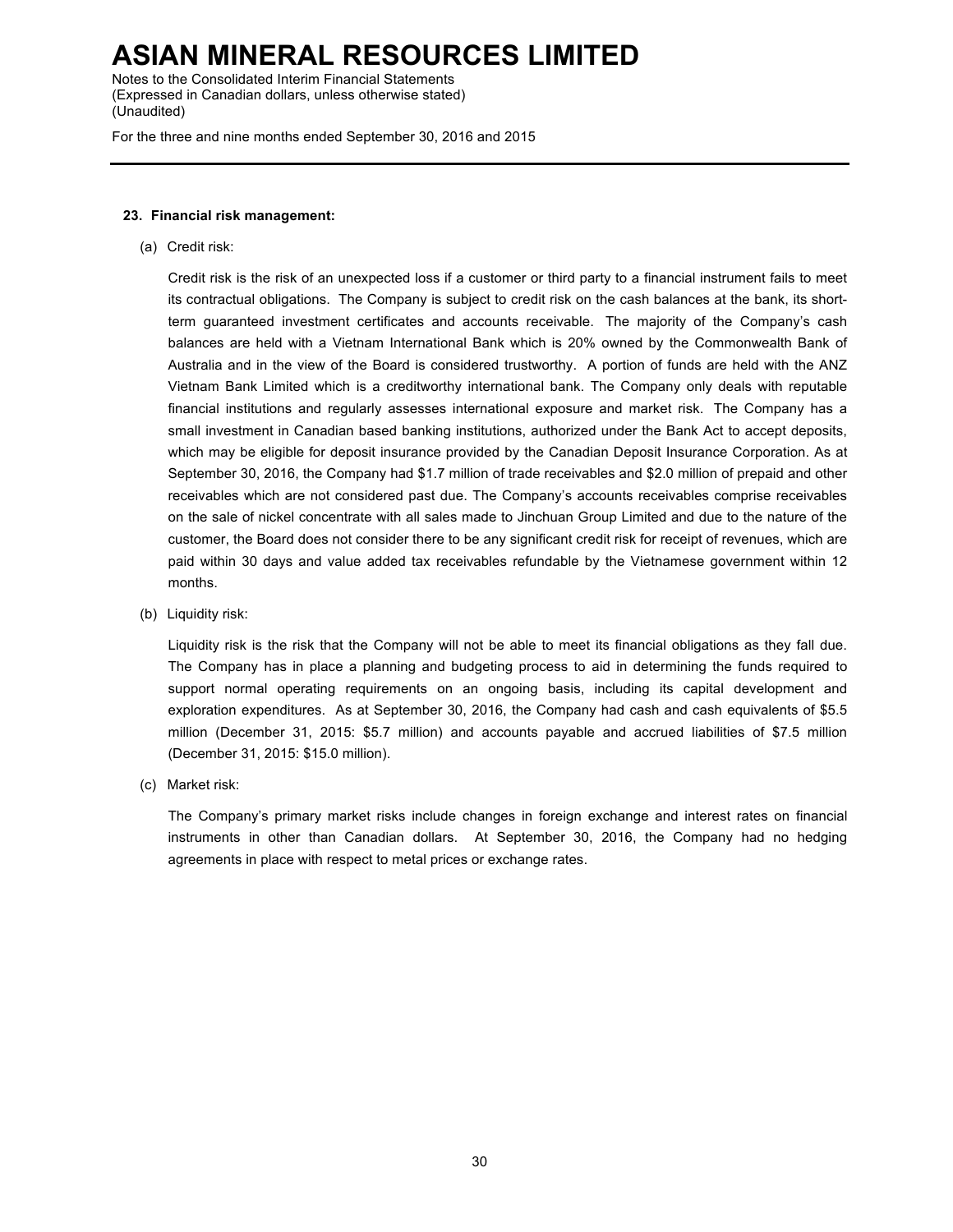Notes to the Consolidated Interim Financial Statements (Expressed in Canadian dollars, unless otherwise stated) (Unaudited)

For the three and nine months ended September 30, 2016 and 2015

## **23. Financial risk management (continued):**

- (c) Market risk (continued):
	- (*i*) Currency risk:

The Company is exposed to the financial risks related to the fluctuation of foreign exchange rates. The Company has offices in Canada and Vietnam and holds cash in Canadian, United States, Vietnamese and Australian currencies in line with forecasted expenditures. A significant change in the currency exchange rates between the Canadian dollar relative to the US dollar, Vietnamese dong and Australian dollar could have an effect on the Company's results of operations, financial position or cash flows.

At September 30, 2016 and 2015, the Company is exposed to currency risk through the following assets and liabilities denominated in US dollars:

|                                                                                              |      | 2016                                  |      | 2015                              |
|----------------------------------------------------------------------------------------------|------|---------------------------------------|------|-----------------------------------|
| Cash and cash equivalents<br>Accounts receivable<br>Accounts payable and accrued liabilities | US\$ | 3,892,767<br>2,908,593<br>(4,627,783) | US\$ | 5.721<br>4,764,081<br>(7,513,961) |
|                                                                                              | US\$ | 2,173,577                             | US\$ | (2,744,159)                       |
| Canadian dollar equivalent (year-end)                                                        |      | 2,850,967                             |      | (3,662,299)                       |

A 10% appreciation of the Canadian dollar against the US dollar at September 30, 2016 would decrease net loss by \$285,097 for the period-ended September 30, 2016 (2015: increase net loss by \$366,230).

At September 30, 2016 and 2015, the Company is exposed to currency risk through the following assets and liabilities denominated in Vietnamese Dong:

|                                                  |     | 2016                            |     | 2015                          |
|--------------------------------------------------|-----|---------------------------------|-----|-------------------------------|
| Cash and cash equivalents<br>Accounts receivable | VND | 1,113,618,724<br>11.746.101.515 | VND | 135,453,038<br>11,042,697,305 |
|                                                  | VND | 12,859,720,239                  |     | VND 11,178,150,343            |
| Canadian dollar equivalent (year-end)            | S   | 758,730                         | S   | 670,689                       |

A 10% appreciation of the Canadian dollar against the Vietnamese Dong at September 30, 2016 would decrease net loss by \$75,873 for the period-ended September 30, 2016 (2015: decrease net loss by \$67,069).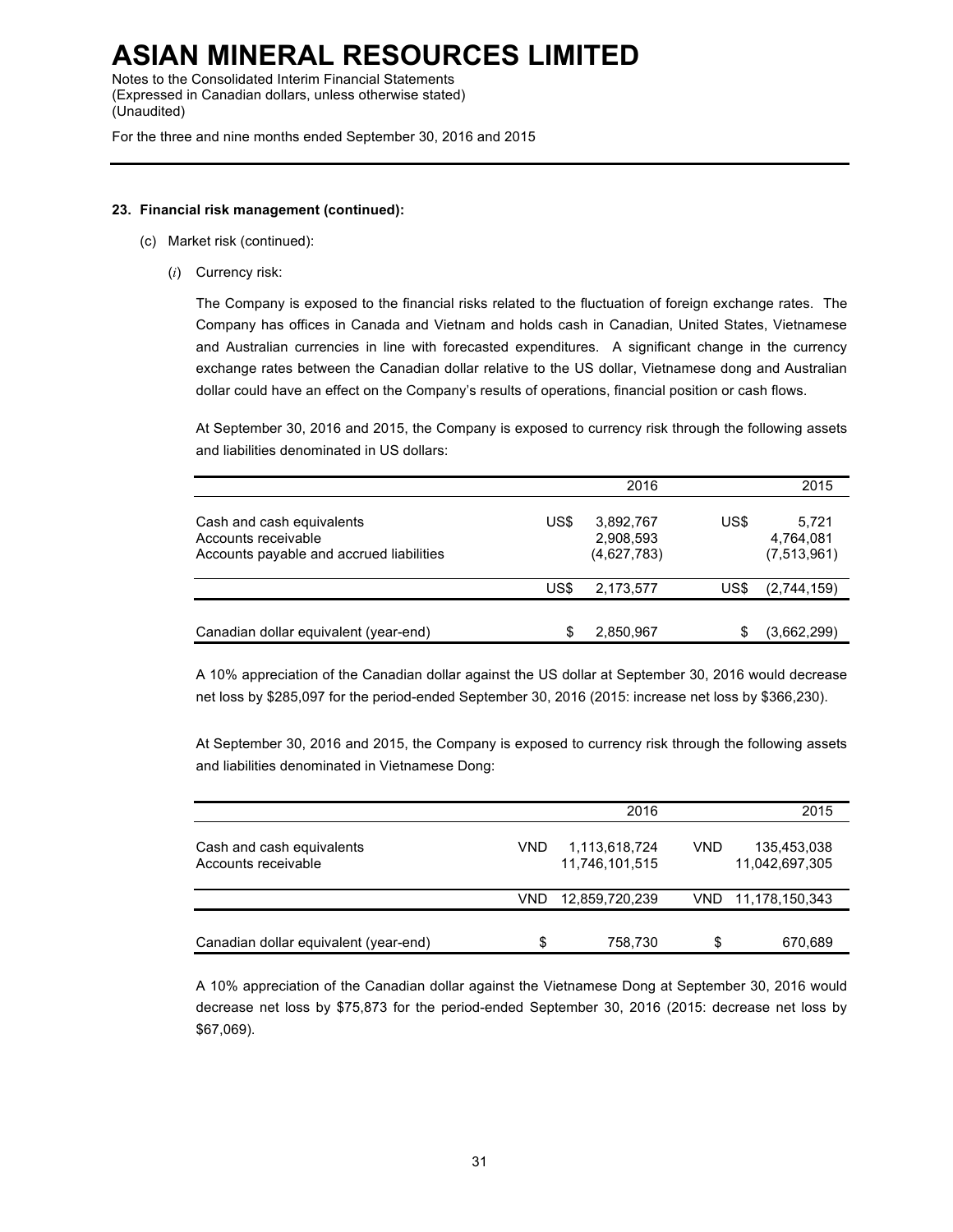Notes to the Consolidated Interim Financial Statements (Expressed in Canadian dollars, unless otherwise stated) (Unaudited)

For the three and nine months ended September 30, 2016 and 2015

### **23. Financial risk management (continued):**

- (c) Market risk (continued):
	- (*ii*) Interest rate risk:

Interest rate risk is the risk that the fair value or future cash flows of a financial instrument will fluctuate because of changes in market interest rates.

The Company's cash and cash equivalents attract interest at floating rates and have maturities of 90 days or less. The interest is typical of Canadian banking rates, which are at present historically low; however, the Company's conservative investment strategy mitigates the risk of deterioration to capital invested. A change of 100 basis points in the interest rate would not be material to the interim financial statements.

(*iii*) Commodity price risk:

Nickel, copper and cobalt prices have historically fluctuated significantly and are affected by numerous factors outside of the Company's control, including, but not limited to, industrial and retail demand, central bank lending, forward sales by producers and speculators, levels of worldwide production, shortterm changes in supply and demand due to speculative hedging activities and certain other factors. The Company has not engaged in any hedging activities to reduce its exposure to commodity price risk. Revenue from the sale of concentrates is based on prevailing market prices which is subject to adjustment upon final settlement. For each reporting period until final settlement, estimates of metal prices are used to record sales. At September 30, 2016, there are 770 tonnes of nickel, 313 tonnes of copper and 11 tonnes of cobalt which do not have a final settlement price and the estimated revenues have been recognized at current market prices.

(d) Financial assets and liabilities:

As at September 30, 2016, the carrying and fair values of our financial instruments by category are as follows:

|                                                                           | Loans and<br>receivables<br>\$ | Financial<br>liabilities<br>\$ | Carrying<br>value<br>\$ | Fair value<br>\$ | Less than 1<br>year<br>\$ |
|---------------------------------------------------------------------------|--------------------------------|--------------------------------|-------------------------|------------------|---------------------------|
| Financial assets                                                          |                                |                                |                         |                  |                           |
| Cash and cash equivalent                                                  | 5,460,828                      |                                | 5,460,828               | 5,460,828        | 5,460,828                 |
| Accounts receivable and<br>prepaid expenses                               | 3,531,173                      | $\qquad \qquad \blacksquare$   | 3,531,173               | 3,531,173        | 3,531,173                 |
| Total financial assets                                                    | 8,992,001                      |                                | 8,992,001               | 8,992,001        | 8,992,001                 |
| <b>Financial liabilities</b><br>Trade payables and<br>accrued liabilities |                                | 7,526,631                      | 7,526,631               | 7,526,631        | 7,526,631                 |
| Total financial liabilities                                               |                                | 7,526,631                      | 7.526.631               | 7.526.631        | 7.526.631                 |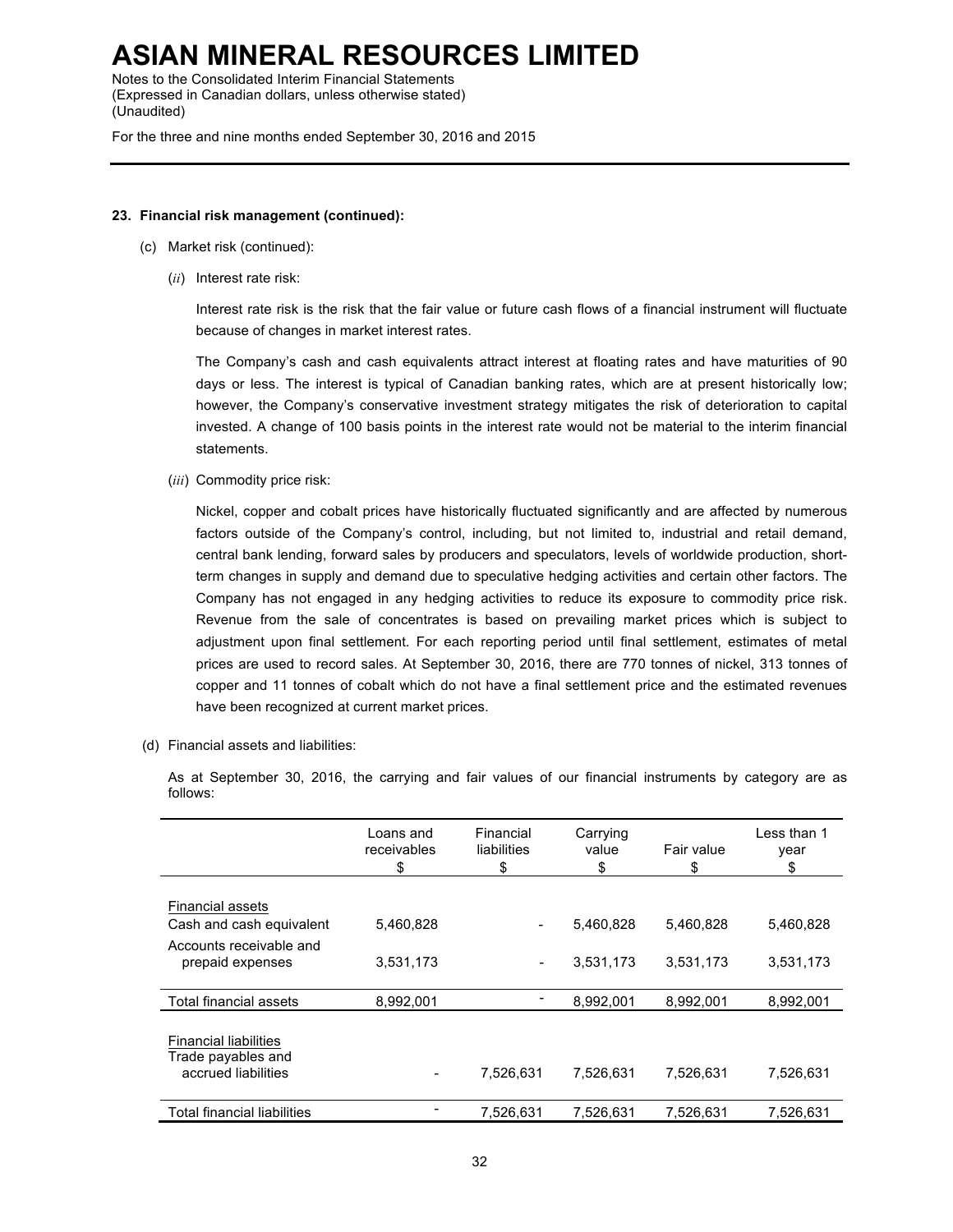Notes to the Consolidated Interim Financial Statements (Expressed in Canadian dollars, unless otherwise stated) (Unaudited)

For the three and nine months ended September 30, 2016 and 2015

## **23. Financial risk management (continued):**

(e) Fair value:

All financial instruments measured at fair value are categorized into one of three hierarchy levels, described below, for disclosure purposes. Each level is based on the transparency of the inputs used to measure the fair values of assets and liabilities:

- Level 1 Values based on unadjusted quoted prices in active markets that are accessible at the measurement date for identical assets and liabilities.
- Level 2 Values based on quoted prices in markets that are not active or model inputs that are observable either directly or indirectly for substantially the full contractual term of the asset or liability.

The Company determines the fair value of provisional sales and the embedded derivative related to its trade receivables based on the quoted forward commodity price obtained from the London Metals Exchange. The embedded derivative related to trade receivables is therefore classified as a Level 2 financial asset.

• Level 3 - Values based on prices or valuation techniques that require inputs that are both unobservable and significant to the overall fair value measurement.

The carrying values of cash and cash equivalents, accounts receivable and accounts payable and accrued liabilities approximate their respective fair values due to the short-term nature of these instruments. The carrying value of the bank term loan approximates its fair value due to the existence of floating market-based interest rates.

The Company has no financial assets or liabilities included in Level 1 or 3 of the fair value hierarchy.

## **24. Non-controlling interest:**

BPNM was originally owned 70% by the Company, with the remaining 30% owned by the Vietnamese Government, 20% through Mineral Development Company ("Mideco"), an agency of the Ministry of Heavy Industry of Vietnam and 10% through Son La Mechanical Engineering Company, a company owned by the People's Committee of the Province of Son La, which was privatized and renamed Son La Mechanical Engineering Joint Stock Company ("Coxama"). On July 12, 2006, the Company acquired a 20% interest in BPNM from Mideco by paying US\$2,500,000, thereby increasing its ownership interest to 90%. All funding for BPNM to continue exploration, development and construction of the Ban Phuc project were fully funded by the Company through intercompany loan agreements and a bank term loan. The 10% non-controlling interest of Coxama is presented separately in the Company's balance sheet and statement of operations and comprehensive income (loss).